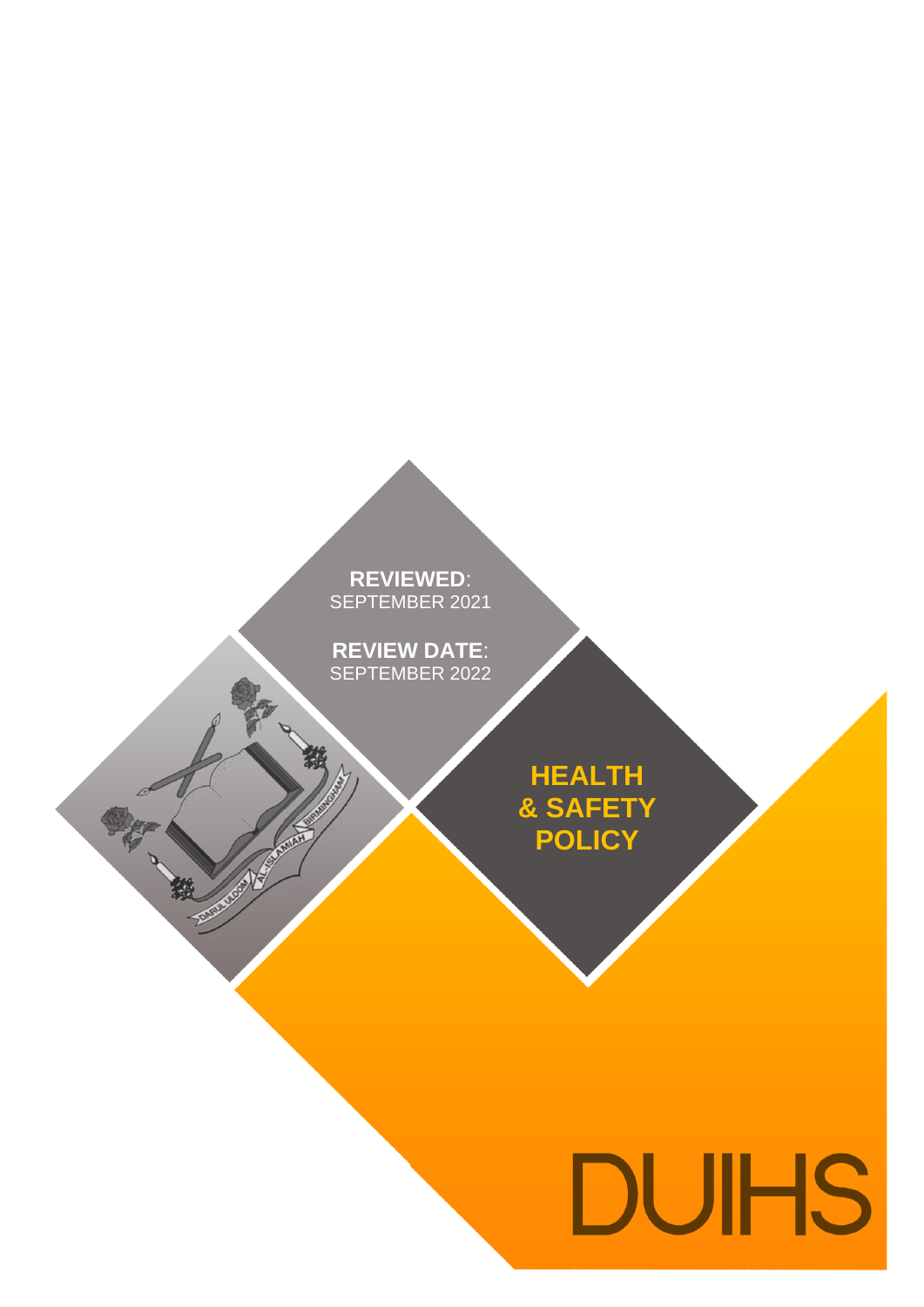**This policy was drawn up with reference to the Health and Safety at Work document** 

## **Introduction**

Health and Safety is of prime importance to the school and we will seek to conduct our business in such a way as to avoid harm to our employees and all others who may be affected directly or indirectly by our activities.

This policy outlines the responsibilities and arrangements for ensuring your Health and Safety. It is therefore important that you read the policy before starting work at the school.

## **Covid-19**

The school is dedicated to the protection of its staff and pupils, ensuring the limitation and prevention (as much as possible) of the spread of inspection. To adhere to social distancing measures and protective systems to abide by this, the school has in place a Covid-19 risk assessment. This system will remain and place and will be reviewed yearly until the governmental measures declare ease.

## **Aim and objectives:**

The aim of our school is to create a safe environment, for all users of the school, students, school staff, parents and the community.

This includes:

- The ability of each individual to protect him/her self
- Concern and consideration for the safety of others
- Knowledge of what to do in certain situations or seeking expert help where the necessary skills are not available.
- Alertness and control
- Cultivation of good habits

## **Learning to be safe**

We believe that students learn best through practical experiences and active involvement in all areas of the curriculum. Students are taught to have care and consideration for themselves and others:

- In the classroom
- When using equipment e.g. scissors, tools, PE apparatus
- When moving around school
- When carrying out investigations e.g. a pond, pollution, soil studies
- When on educational visits
- Safe places to play (stranger danger etc)
- Healthy eating habits
- Wearing the right clothing for P.E/games lesson

We have a limited number of school rules, which are for safety reasons, such as walking round school, playing in sight of an adult on duty, care of property etc.

Educational visits are carefully planned in advance, by following instructions in the education visit policy.

## **Roles and responsibilities**

The school Health and Safety (H & S) committee consists of:-

SLT

Sala Uddin, Health and Safety coordinator Habibul Karim, Maintenance officer

## **Responsibility of the Trustee and Head**

The Trustee in charge of the school and Head will:

• Monitor the effectiveness of the safety policy and the safe working practices described within it and shall revise and amend it, as necessary, on a regular basis; Prepare an emergency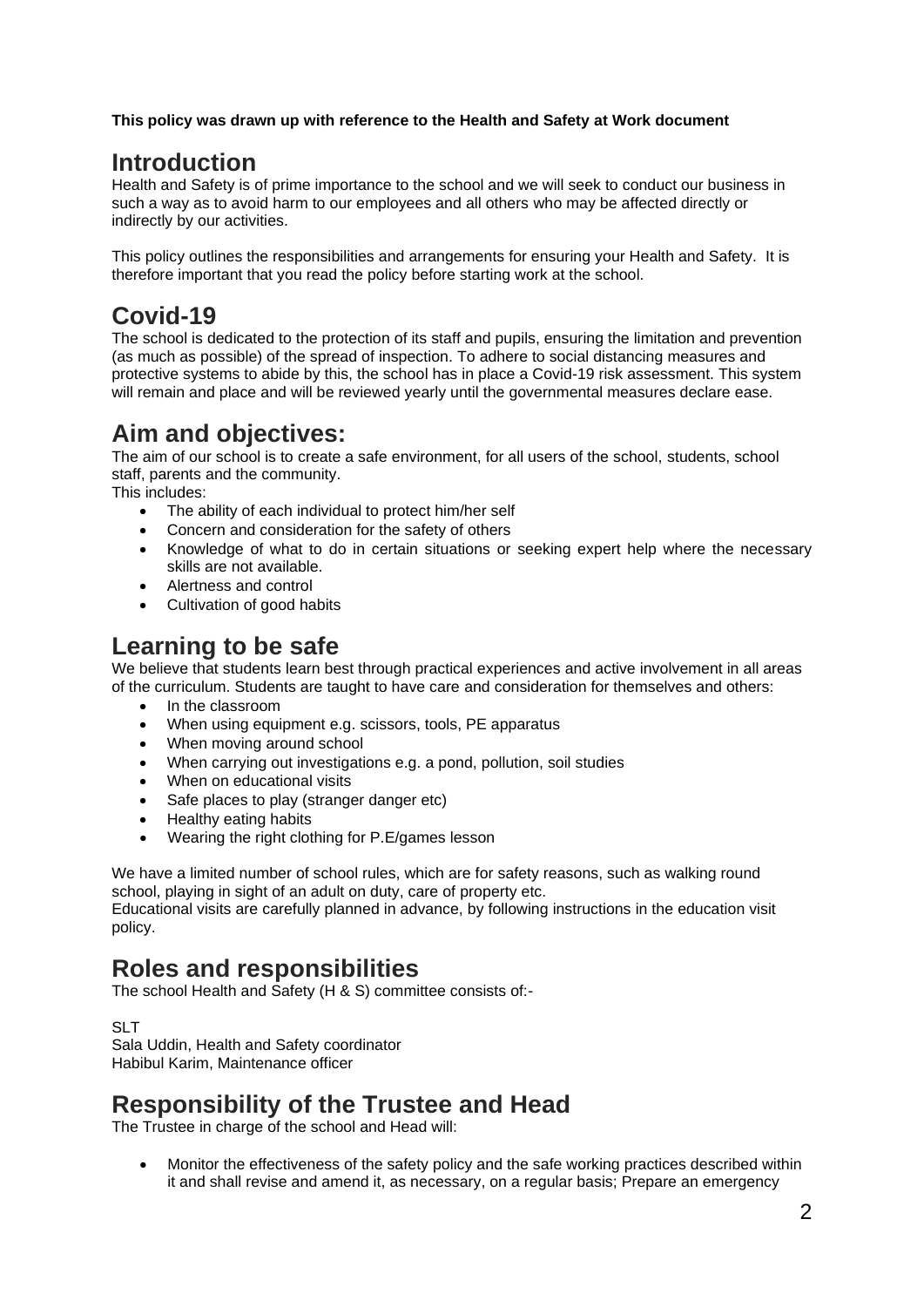evacuation procedure and arrange for periodic practice evacuation drills (normally at least once a term) to take place and for the results of these to be recorded;

- Make arrangements to draw the attention of all staff employed at the school to the school and departmental safety policies and procedures and of any relevant safety guidelines and information issued by the Local Education Authority;
- Make arrangements for the implementation of the Local Education Authority's accident reporting procedure and draw this to the attention of all staff at the school as necessary;
- Make arrangements for informing staff and pupils, of relevant safety procedures. Other users of the school will be appropriately informed;
- Ensure that regular safety inspections are undertaken. (A team will inspect all school premises and property.);
- Arrange for the withdrawal, repair or replacement of any item of furniture, fitting or equipment identified as being unsafe by the inspection team;
- Report to the Trustee in charge any defect in the state of repair of the buildings or their surrounds which is identified as being unsafe and make such interim arrangements as are reasonable to limit the risk entailed.
- Monitor, within the limits of their expertise, the activities of contractors, hirers and other organisations present on site, as far as is reasonably practicable;
- Identify any member of staff having direct responsibility for particular safety matters and any member of staff who is specifically delegated to assist the Trustee in charge and the Head in the management of health and safety at the school. Such delegated responsibility must be defined as appropriate.
- Seek further guidance if necessary by recruiting services of Health & Safety consultants, experts from local schools, or an Ofsted inspector.
- to pursue objectives in respect of H&S policy
- to set up arrangement to meet the H&S requirement
- to be available to any member of staff to discuss and seek to resolve health and safety problems
- to inform staff of any changes/hazards etc
- to ensure that all areas of the school are inspected regularly
- to ensure that a system is established for reporting, recording and investigation of accidents and that all reasonable steps are taken to prevent recurrences
- to ensure that all visitors, including maintenances contractors are informed of any hazards on site of which they may be unaware
- to ensure that consideration is given to the possibilities of maintenance work affecting students and staff
- to ensure that effective arrangements are in force to facilitate ready evacuation of the buildings in case of fire or emergency and that fire fighting equipment is available and maintained

## **Health and Safety coordinator**

The delegated persons, Mr M Sala Uddin

- Assist the governing body in the implementation, monitoring and development of the safety policy within the school;
- Monitor general advice on safety matters given by the Local Education Authority and other relevant bodies and advise on its application to the school;
- Co-ordinate arrangements for the design and implementation of safe working practices within the school;
- Investigate any specific health and safety problem identified within the school and take or recommend (as appropriate) remedial action;
- Order that a method of working ceases on health and safety grounds on a temporary basis subject to further consideration by the Trustees.
- Assist in carrying out regular safety inspections of the school and its activities and make recommendations on methods of resolving any problems identified;
- Ensure that staff with control of resources (both financial and other) give due regard to safety;
- Co-ordinate arrangements for the dissemination of information and for the instruction of staff, students, pupils and visitors on safety matters and to make recommendations on the extent to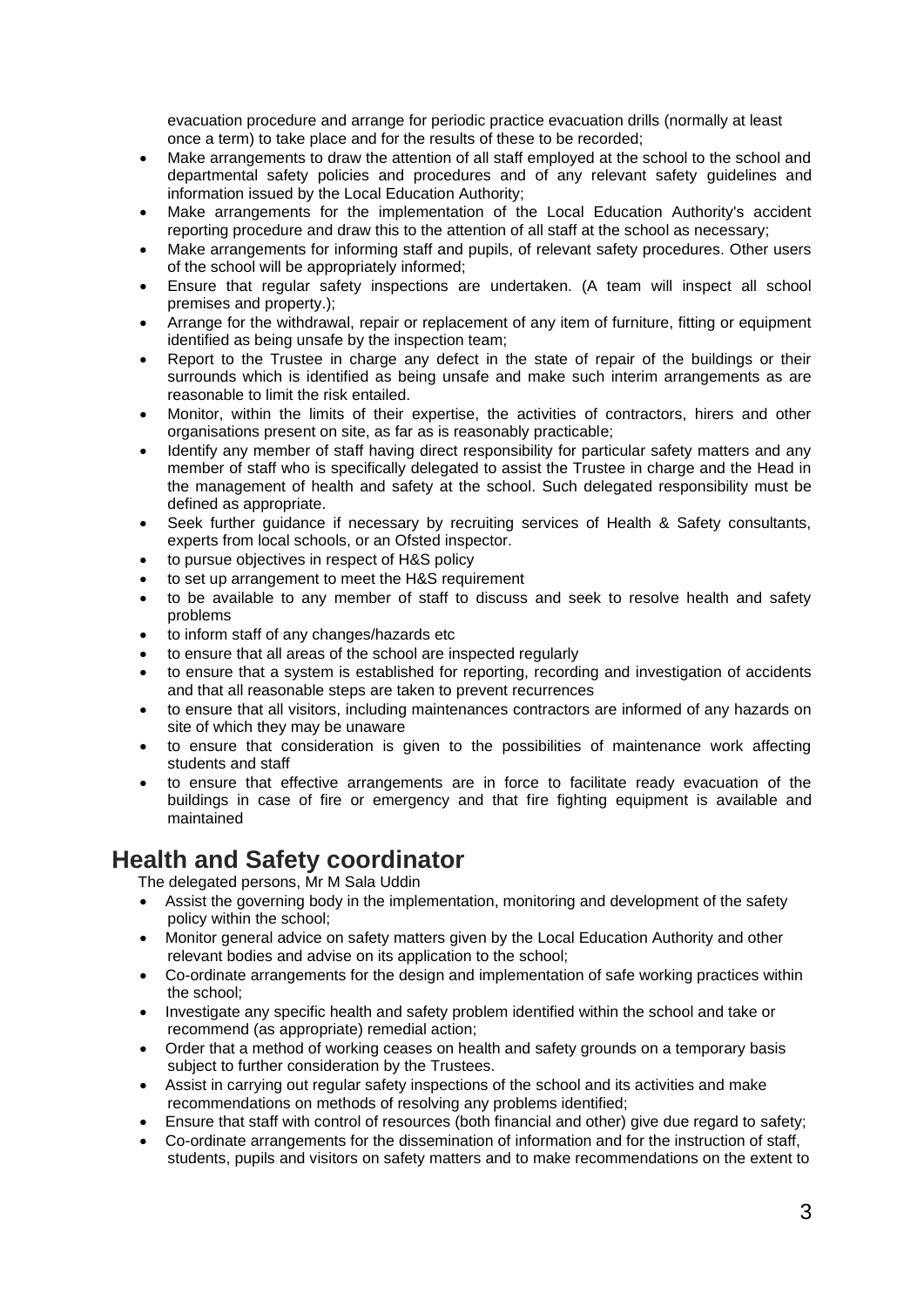which staff are trained. Ensure every staff has a copy of this policy. Staff, pupils and others will be briefed about the responsibilities regularly, at appropriate times throughout the year.

- To ensure that employees are:
	- aware of their responsibilities under the Health and Safety at Work Act
	- -familiar with the requirements of the school's safety policy
	- made aware of the hazards in their area of activity
	- familiar with safe methods of work
	- aware of the action to be taken in an emergency
	- aware of the first aid facilities available
- to ensure that safety rules and safe methods of work are observed, and that protective equipment is utilized where appropriate
- to inform the head of all accidents and incidents and assist in the investigation
- to initiate or recommend any necessary repairs or maintenance work
- to maintain a high standard of a safe working environment at all times
- to participate in consultation with head and employees in promoting progression improvements in the safety of activities

## **All staff**

All staff is responsible for the health and safety arrangements in relation to staff, students, pupils and volunteer helpers under their supervision. In particular, they will monitor their own work activities and take all reasonable steps to:

- Exercise effective supervision over all those for whom they are responsible, including pupils;
- Be aware of and implement safe working practices and to set a good example personally. Identify actual and potential hazards and introduce procedures to minimise the possibility of mishap;
- Ensure that any equipment or tools used are appropriate to that use and meet accepted safety standards;
- Provide written job instructions, warning notices and signs as appropriate:
- Provide appropriate protective clothing and safety equipment as necessary and ensure that these are used as required;
- Minimise the occasions when an individual is required to work in isolation, particularly in a hazardous situation or on a hazardous process;
- Evaluate promptly and, where appropriate, take action on criticism, of health and safety arrangements'
- Provide the opportunity for discussion of health and safety arrangements;
- Investigate any accident (or incident where personal injury could have arisen) and take appropriate corrective action;
- Provide for adequate instruction, information and training in safe working methods and recommend suitable "off the job" training;
- Where private vehicles are used to transport children to and from school functions, staff should ensure that child restraints and seats appropriate to the age of the children concerned are used.
- to co-operate with safety representatives in the fulfilment of the objectives of the school's H&S policies and their responsibilities under the Health and Safety at Work Act
- to comply with safety rules and procedures laid down in their area of activity
- to take reasonable care to avoid injury to themselves and others by act or omission whilst at work
- to use such protective clothing or equipment as may be provided
- to report all sickness, accidents and dangerous occurrences promptly

PLEASE NOTE: When any member of staff considers that corrective action is necessary but that action lies outside the scope of their authority, they should refer the problem to the Head.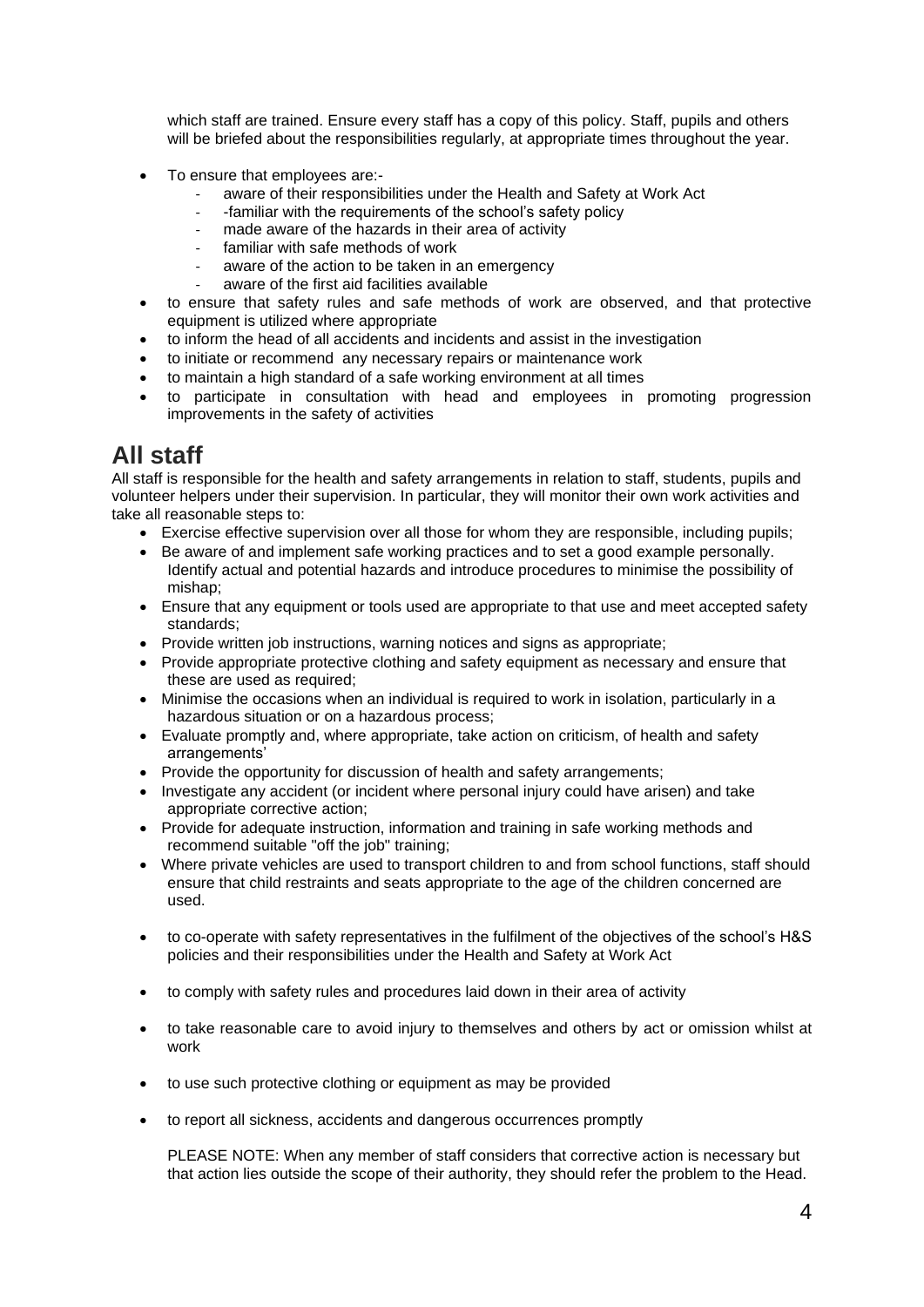## **Responsibilities of Pupils**

All pupils are expected, within their expertise and ability, to:

- Exercise personal responsibility for the safety of themselves and their fellow pupils;
- Observe standards of dress consistent with safety and/or hygiene (this would preclude unsuitable footwear, knives and other items considered dangerous);
- Observe all the safety rules of the school and in particular the instructions of the teaching staff in the event of an emergency;
- Use and not wilfully misuse, neglect or interfere with things provided for safety purposes.

PLEASE NOTE: The Trustee in charge and the Head will make pupils (and where appropriate the parents) aware of these responsibilities through direct instruction, notices and the school handbook.

## **Lettings**

The Trustee in charge and the Head must ensure that:

- The means of access and egress are safe for the use of hirers, and that all plant and equipment made available to and used by the hirers is safe. If the Head knows of any hazard associated with the above, she/he should take action to make hirers aware of it;
- Fire escape routes and exits are clearly marked for the benefit of unfamiliar users of the building, particularly during the hours of darkness;
- Hirers of the building are briefed about the location of the telephone, fire escape routes, fire alarms and fire fighting equipment. Notices regarding emergency procedures should be prominently displayed;
- Hirers using any equipment or facility provided by the school are familiar with its safe use and, if necessary, briefed accordingly;
- Arrangements are made for checking the security and condition of the premises and equipment used after vacation by the hirer or his staff.

## **Arrangement for ensuring Health and Safety**

Every person entering the premises will be made aware of the emergency procedures

The health and safety committee of the school will issue, as necessary, policies and/or guidance notes through the head and H&S coordinator and will be a circulated to appropriate staff.

A full record of guidance will be kept in a file in the office. It is the responsibility of members of staff to refer to these documents as the need arises.

New employees will, as part of normal induction process, be given health and safety information relevant to their work. Including fire warning procedures and first aid facilitation etc.

## **Protective Clothing**

Where appropriate, suitable and adequate protective equipment/clothing will be made available to employees engaged in hazardous activities.

## **Consultation**

Any employee who has a problem relating to health and safety at work must raise the matter with the H&S coordinator who will take appropriate action. Proposals for introducing new Machinery, substances or processes will be subject to consultation with relevant employees and appropriate instruction, training and information will be provided where necessary. Certain items of plant and equipment may be subject to statutory inspections.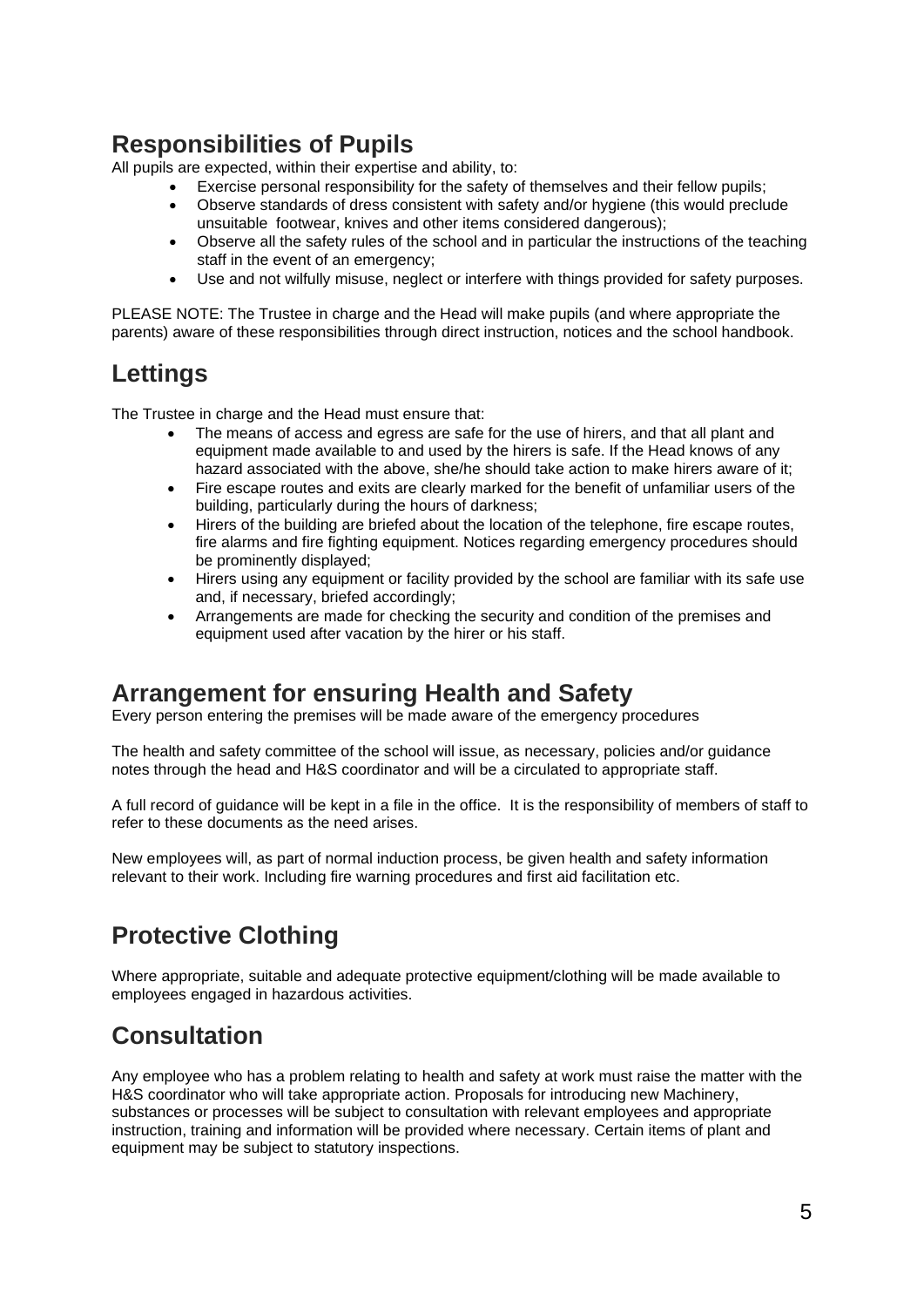## **Competency and Training**

The progression of adequate training is vital to health and safety of all members of staff. The head teacher supported by staff will identify needs and secure appropriate training.

The HSE states that "for a person to be competent, they need qualifications, experience, and qualities appropriate to their duties." In reality, only an assessment of the individual can demonstrate competence. Competent employees are expected to act in manner that is reasonable depending on their levels of knowledge, skills and training.

Do not operate machinery or attempt anything that you do not have the competence, skills or abilities to do or if you have not been trained.

## **Visitors and Visiting staff**

Any employee who during the course of his or her work, as required to visit premises other than their normal place of work must comply with the health and safety instructions relating to those premises. Those persons inviting visitors into premises are responsible for ensuring that they are made aware of safety rules and procedures sufficient to ensure their safety.

All visitors must sign the visitor's book in the school office.

## **Smoking**

It is the policy of the trustees that the school is a no-smoking school

Smoking including the use of e-cigarettes, is not permitted in any area of the school by staff, parents or visitors to the school.

## **Monitoring the policy**

A yearly review of all procedures and risk assessment will be carried out by staff and amended as necessary. Ongoing monitoring will be under taken by all staff, teaching and non-teaching. The head will monitor the implementations of the H&S policy and advise the H&S committee of any issues arising from the monitoring.

## **Evacuation Procedures**

The School has set procedures in case of an emergency in school, such as a fire or bomb alert when the building needs to be evacuated. These drills are carried out at least once a term. All staff and students are familiar with these procedures, and know their own exit route, place of assembly and roll call procedure. The Health and Safety coordinator will test fire alarms on weekly bases and record it in the fire precaution.

As soon as the fire alarm sounds all students and adults must stop what they are doing and walk out of the building through the nearest exit, to assembly point.

- The school's procedures for fire and emergency evacuation are located in strategic areas throughout the school. Signs are displayed in all hallways.
- In case of fire, everyone is expected to proceed to the fire point (at the rear of the playing area).
- These procedures will be updated as appropriate.
- The log book for the recording and evaluation of practice and evacuation drills is available

#### HOW TO EXIT THE SCHOOL

Before leaving the school, the school receptionist will dial 999 for the fire brigade. The school receptionist is responsible for taking all of the registers out of school, and also the visitors "sign in" book. The receptionist will unlock and open the main gates for emergency vehicles. The teacher in charge of the students at the time of the alarm should report to fire Marshall and account for all students.

Nobody is to go back into school. If a student is missing it must be reported.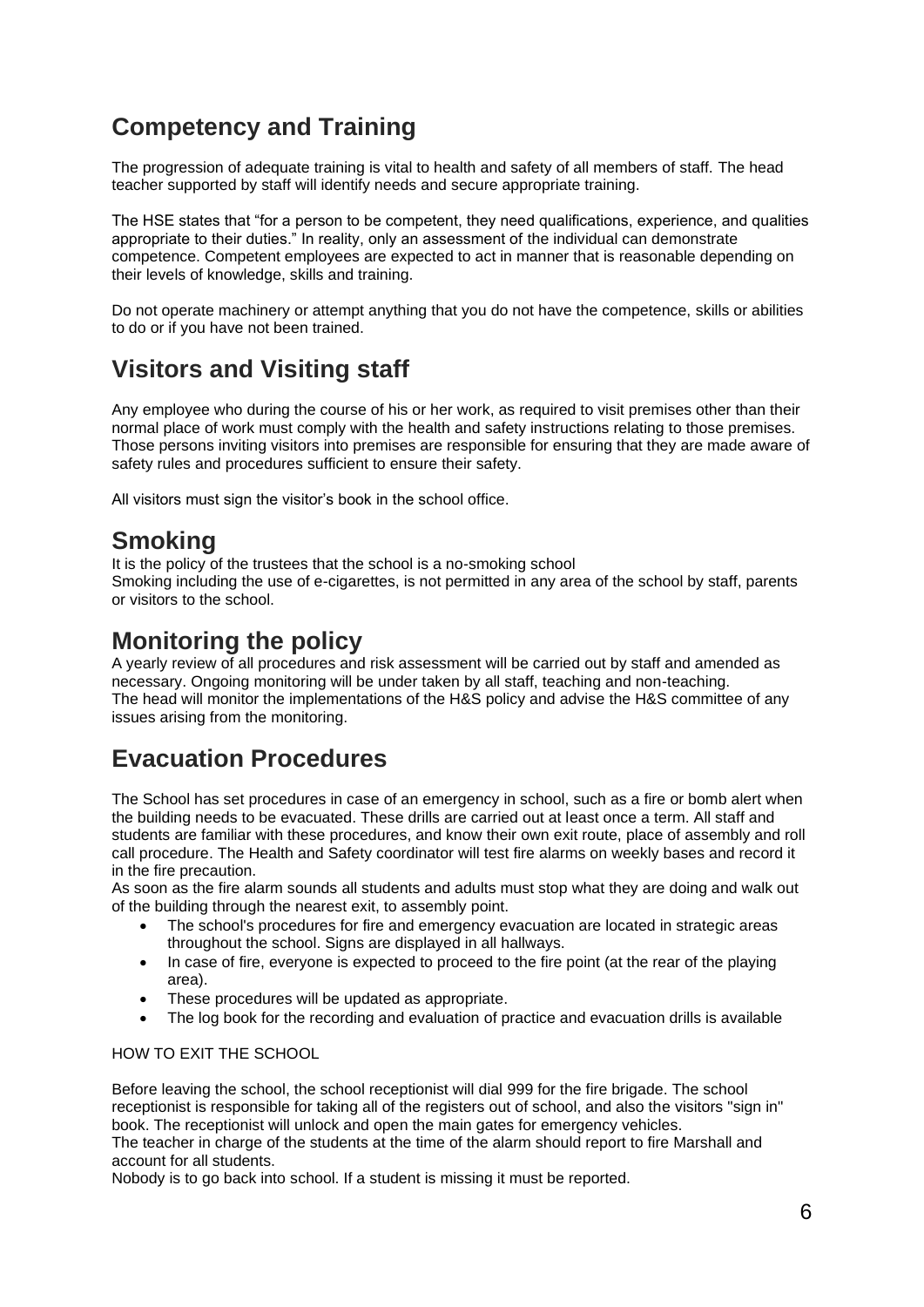When the building is reported to be safe and the Head teacher authorises, staff and students may return to the building.

Staff should ensure that their students walk in and out of school sensibly, and line up quietly. If their normal exit is blocked for any reason, then staff and students should use the nearest available exit

## **Lunchtime Fire Procedure**

- All lunchtime supervisors on duty in the playground shall on hearing the fire alarm gather all students together away from the building and ensure no child re-enters the building
- Lunchtime supervisors on duty in the dining area shall evacuate all students from the building.
- Staff members in classrooms where students are engaged in lunchtime extra-curricular activities or eating sandwiches shall evacuate all students from the building and ensure on the way out that any toilets are vacated
- Staff members on the premises should assist the lunchtime supervisors

## **Fire Prevention Equipment**

• Arrangements are made to regularly monitor the condition of all fire prevention equipment. This would include the regular visual inspection of fire extinguishers and the fire alarm system.

## **Emergency Evacuation during exams**

Prior to the exam period and at the beginning of each exam, the candidates will be informed of the emergency evacuation procedures which are different to the normal evacuation procedures;

- Candidates must remain under controlled exam conditions.
- Candidates are evacuated leaving all exam materials on their desks
- Candidates are evacuated to the fire assembly point, far end of playground and must remain 1.5 meters apart
- Exams officer and other available staff meet at the assembly point to provide assistance and supervision
- On re entry to exam room, the exam is restarted and the candidates given their full entitlement
- Any student who is found to have communicated with another may be barred from this session
- A full copy of the exam evacuation procedure will be in the exam room during every examination

## **Bomb Alerts**

In the event of bomb alert the Headteacher or school secretary must:

- Ring the fire alarm to activate the evacuation of the premises of all adults and students (see fire drill procedure)
- Phone 999 for the fire brigade and police
- Check that the evacuation procedure has been followed
- Remain at the front of the school to meet the fire brigade/police and direct them to the incident
- All students and adults must remain outside
- Only when the all clear has been given will students and adults be allowed to re-enter the premises

If the alert is a practice, then the fire brigade must be informed before the evacuation of the premises takes place.

## **Car Parking**

Car parking is a concern at the school as it is a hazard for those who use the school entrance or mosque car park. It is also a hazard for neighbours who live within the vicinity of the school. Drivers parking cars at the school entrance, near it or dropping or collecting students at the school should at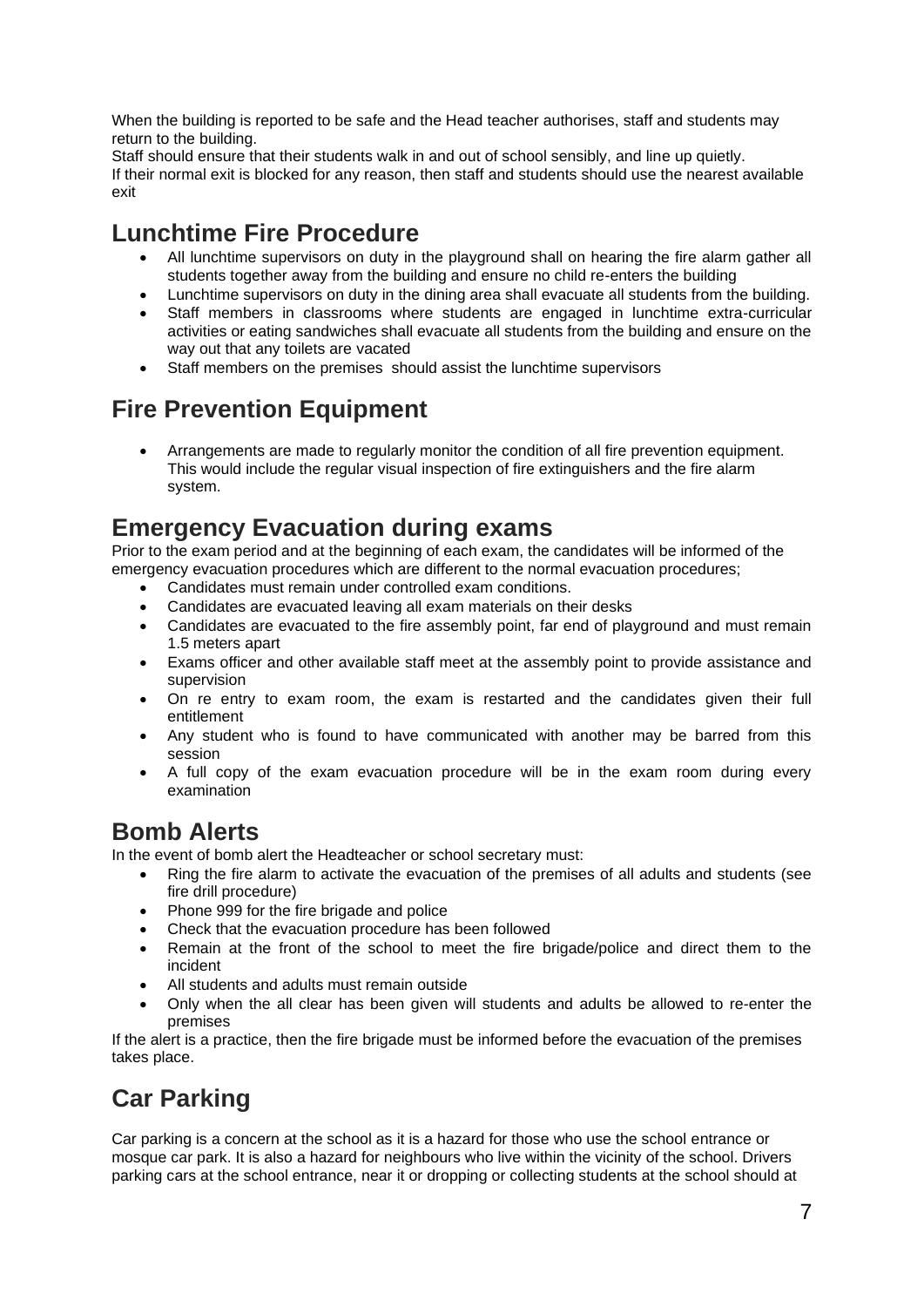all times have consideration for the safety of pedestrians, other road users and the immediate community.

At no time should the car park entrance be obstructed.

Regular letters to parents emphasise the following:

- Care of our neighbours
- Not parking on yellow lines
- Dropping students off in the morning in front of the school, parking correctly, keeping the traffic flow moving, and not blocking any traffic

The policy is enforced by personal contact with any adult who continually parks in an obstructive way (by Headteacher or H&S officer). All comments by parents or neighbours will be followed up.

## **Manual Handling**

Manual handling operations means any transporting or supporting of a load (including the lifting, putting down, pushing, pulling, carrying or moving thereof) by hand or by bodily force.

Make proper use of equipment provided for your safety. Inform your employer if you identify any hazardous handling activities. Ensure that any lifting activities you get involved in do not put others at risk

## **Students moving equipment**

In the normal day to day running of the school, there are certain situations where students will need to move equipment or items of furniture. For example:

- Chairs and tables chairs should be moved one at a time, and students must be shown how to carry them correctly. They may carry single chairs on their (depending on size of chair) own. If a large number of chairs are needed then the H&S officer will deal with them. Tables need one child at each end, a child must not attempt to lift a table on his or her own.
- Sports equipment when using large apparatus, students must be trained in how to move, lift and set out each piece of apparatus. This includes how to lift correctly, and how many students are needed for moving each piece of equipment (this should include how to bend), for example netball posts - one child at each end.
- Small items of equipment can be moved by the students when instructed.
- Always make sure when any item of equipment or furniture is being moved from one room to another, that there is another child available to open and close doors.

Students must *always* be supervised when moving any equipment or item of furniture. Some items they will need to move may be heavy or awkward to handle. Students need to be shown how to lift and carry safely. This needs reinforcing on regular occasions.

*Items Students Should Not Move*

- Computers monitors can easily fall off trolleys, or wires get caught
- Paper cutters sharp blade
- Television fragile and heavy

## **Security of the Premises**

A designated member of staff, under the direction of the Head teacher, is responsible for ensuring that the building provides a safe and healthy environment for the students. The H&S officer and external cleaners under the direction of the Head teacher maintain a clean and tidy building and grounds. Any minor repairs or maintenance are completed by the H&S officer or through the use of contractors engaged by the Head teacher in consultation with the Trustee in charge. Any equipment/hazardous substance are kept locked away from the students. All equipment is to British Standards and is maintained regularly. The Head teacher, the Administration Staff and the H&S officer are the designated key holders and are responsible for the security of the building. Keys are also issued to certain non-school persons such as the cleaning staff, and organisations using the school regularly. They are responsible for leaving the building secure.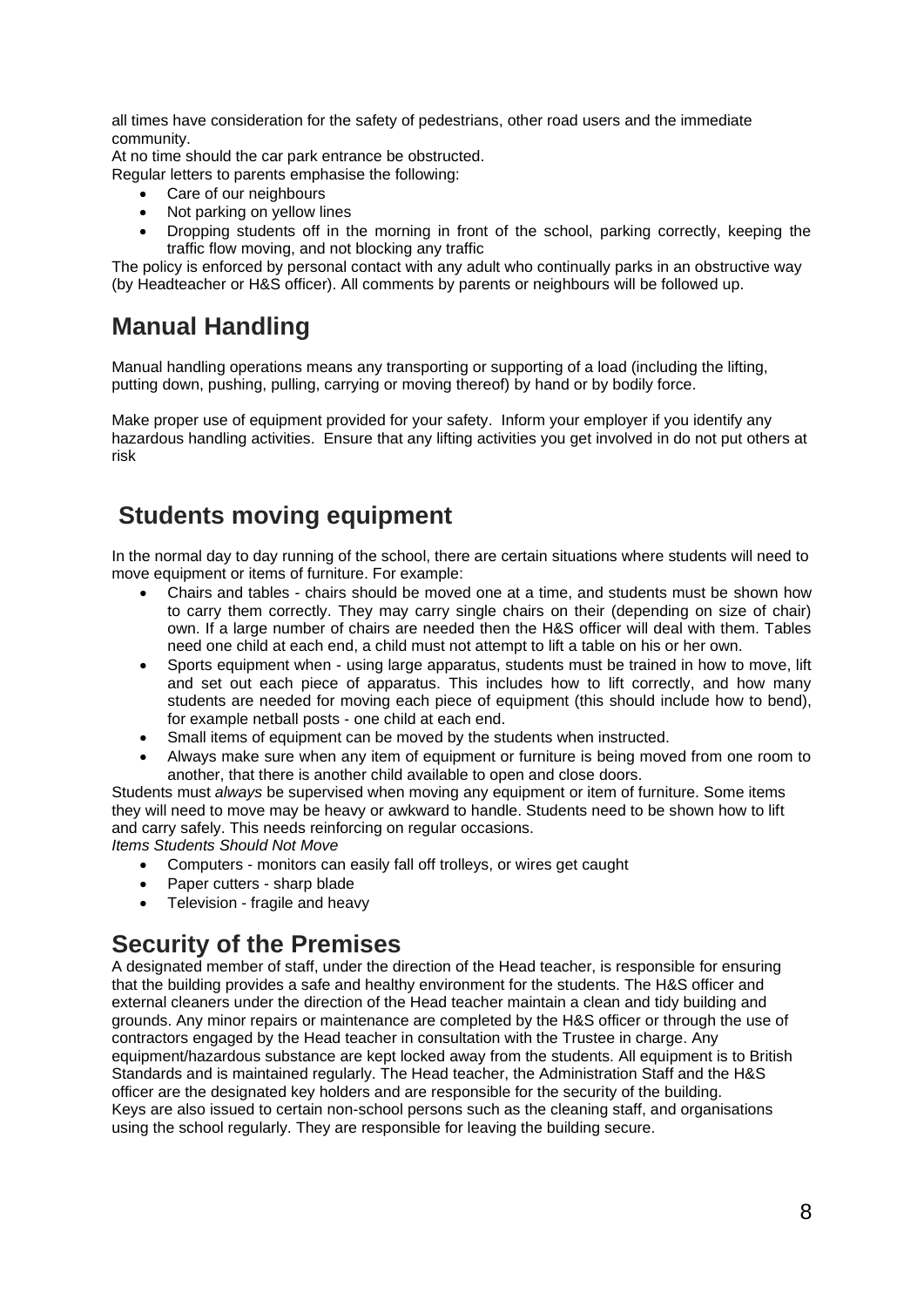## **Class teacher**

It is the responsibility of the class teacher to make sure that their classroom is secure, windows closed and equipment switched off before leaving the premises. *H&S officer* 

It is the responsibility of the H&S officer to check weekly that:

- All locks and catches are in working order
- The emergency lighting is working
- The fire alarm has no faults
- The security system is working properly
- Before leaving the premises, to check:-
- All the windows are closed
- The doors are locked and secure

## **Head teacher**

It is the responsibility of the Head teacher, if the last person to leave, to perform the above functions in the absence of the H&S officer.

In addition, the Head teacher is responsible for the security of the premises during the school day. All visitors are required to report to the Secretary's office and sign the visitor's book. Any parent or visitor is welcome in school but is asked to report to the office first. The Head teacher will update staff on any changes to the policy.

## **Contractors on Site**

#### *FOR ANY WORK THAT THE SCHOOL WISHES TO BE CARRIED OUT BY A CONTRACTOR A RISK ASSESSMENT MUST FIRST BE DONE BY A MEMBER OF THE H&S COMMITTEE.*

- Contractors have to follow and therefore must be made aware of the School's rules.
- Contractors are encouraged to telephone and make appropriate arrangements prior to visiting the school. They must contact either the Head teacher or H&S officer. The School expects to be informed of the number of workers who will be on site.
- All contractors must report to the reception. The H&S officer will then be informed of their arrival if necessary
- Contractors will work under close supervision of the H&S officer or Administration Staff so as not to endanger the health and safety of students or adults in school.
- Contractors are obliged to wear necessary protective equipment for the job in hand. It is assumed the contractor has their own safety equipment but must inform the School at the time of the quote if they wish the School to provide it. If such equipment is not available then they will not be allowed to work.
- Any equipment that contractors bring into school must have been tested for safety and be stored in a safe place away from corridors, classrooms, or any areas used by adults or students.
- No repairs or maintenance can be carried out in areas which students or adults are occupying, this includes cloakroom and toilet areas
- If contractors are working near the students' play areas, then all equipment and machinery must be cleared away during play time, and the contractors must leave the area
- The School must keep a record of any accidents or near misses.

All work will be monitored by the H&S officer and any concerns reported to the Headteacher, and the contractor concerned.

See separate sheet, to be given to contractors.

#### *Guidance for Contractors on Site*

#### **All Contractors on site should ensure they have been given a clearance note by the H&S officer; the area is safe to work.**

We have been recommended by the Health and Safety Inspector to ask you to refrain from:

- Smoking in the building or in the grounds as we are a no-smoking school
- Talking to the students (our students are asked not to talk to strangers)
- Moving vehicles when students are at play
- Working on or near the playgrounds when the students are at play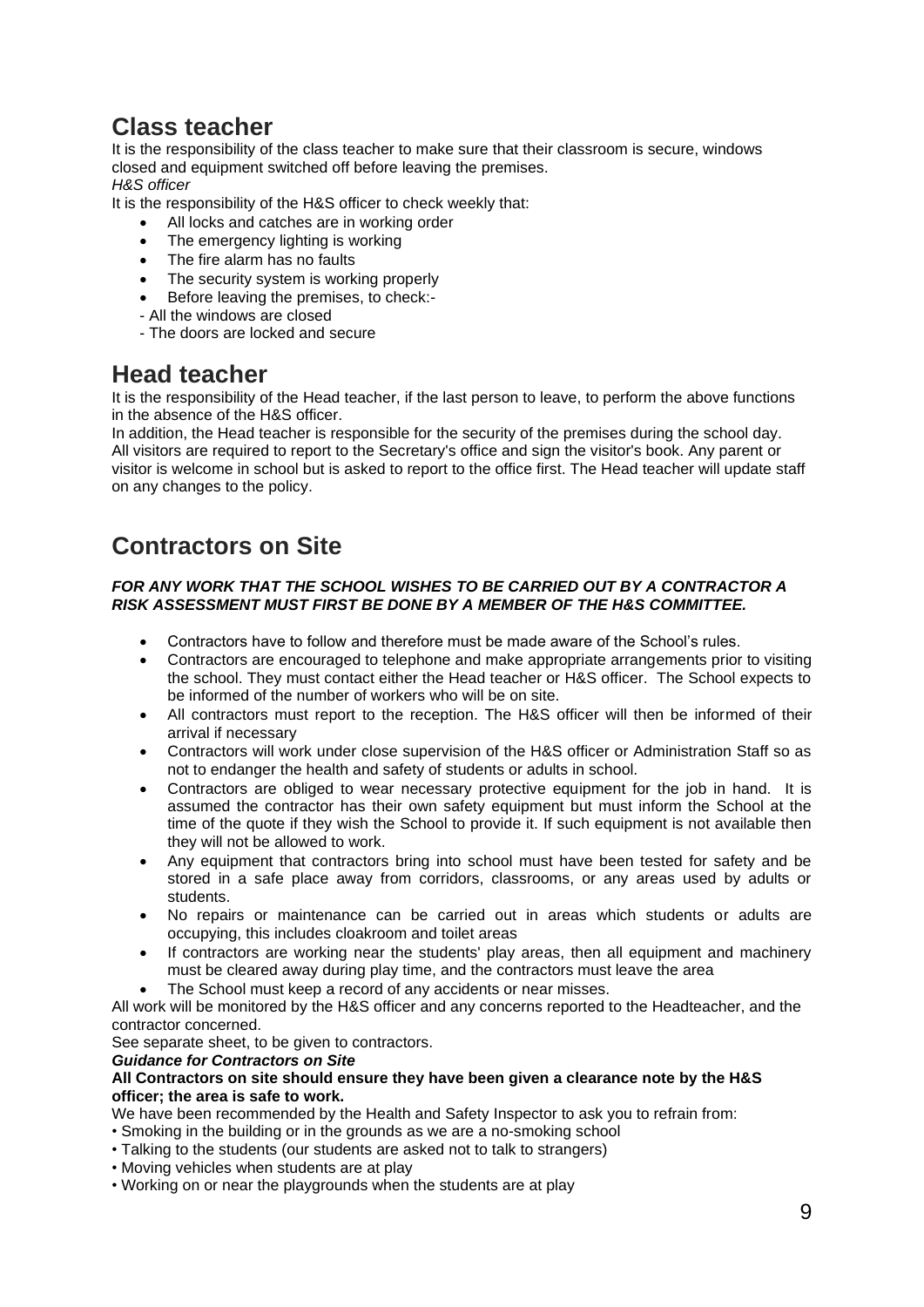• Leaving equipment around

• Playing music during school hours if you have any problems, please see the Head teacher or H&S officer.

## **Control of Hazardous Substances in School**

All substances including cleaning materials, which may be hazardous, are kept in a locked store, either in the cleaner's cupboard or the H&S officer's room.

In the school laboratories the Science Technician is responsible for the inventory and storage of hazardous materials. Each chemical has its own COSHH form, from the suppliers which should be consulted before use. Your employer should complete COSHH risk assessments on all hazardous substances.

- Only use the smallest amount required of any substance the more you use the bigger the risk.
- Replace lids and tops on all hazardous substances and store them effectively.
- Ensure that areas in which you are using substances are well ventilated.
- Use personal protective equipment (ppe) that has been identified to protect you from being exposed you to substances.
- Make sure all spillages are cleared up at the earliest opportunity and reported to the relevant people.
- Chemicals checked for suitability where pregnant staff is teaching.

Employees have a responsibility to comply with all safely instructions when handling hazardous substances.

## **Screen Equipment and Computer Workstations**

Under The Health and Safety (Display Screen Equipment) Regulations 1992. The School has a duty of care to staff and students. The following standards should apply in school:

#### **The VDU Screen must be:**

- easily readable with a stable and clear image
- free from glare, reflections and flicker
- capable of swivel and tilt movements, enabling comfortable head position and good posture
- The screen should be at eye level, they should not have to look down.

#### **The Workstation** must allow comfortable and easy use of the equipment.

#### **The Keyboard must:**

- be separate from the screen and capable of tilting
- be positioned to enable support for the wrists and hands
- have a matt surface and clearly legible symbols
- Staff using laptops should be given a separate keyboard.

#### **The Desk must**

- have a surface of low-reflectance
- permit flexible arrangement of the equipment and comfortable work-position

#### **The Chair must**

• Chairs should be of a height that a workers arm is flat on the surface from elbow to wrist and feet are flat on the floor or a surface such as a small stool

#### **Software must**

- be suitable for the tasks required
- be adaptable to the level of knowledge and needs of the user
- display easily understandable information

If you use display screen equipment for long periods of time, you are entitled to undergo an eye test which must be paid for by school.

## **Administration of Medicines during School Hours**

From time to time, parents request that the school should dispense medicines which need to be administered at regular intervals to students.

These requests fall into two categories:

- Students who require emergency medication on a long term basis because of the chronic nature of their illness (for example, asthma)
- For casual ailments it is often possible for doses of medication to be given outside school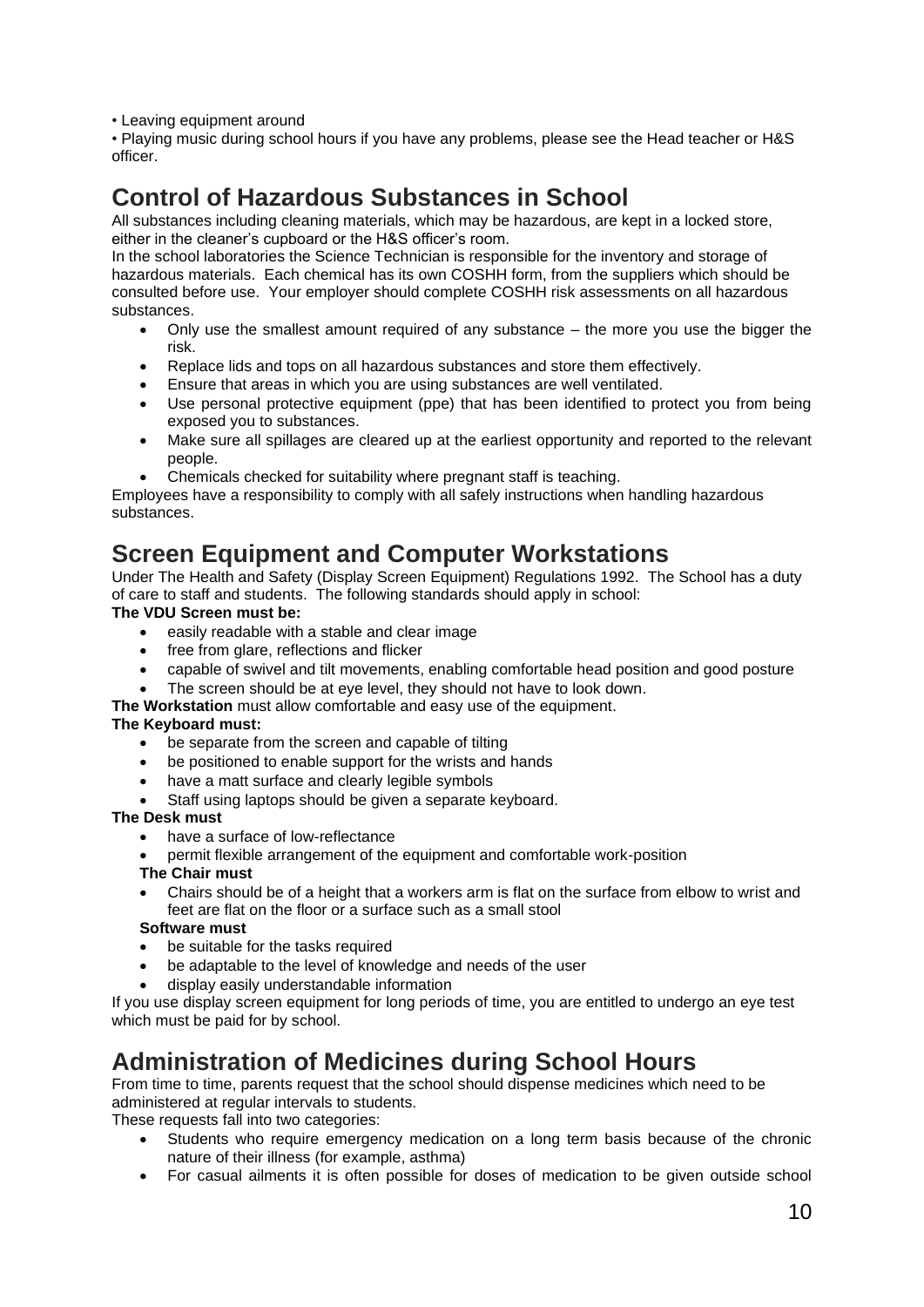hours. The school does not administer medicines for casual ailments.

• If it is unavoidable that a child has to take medicine in school, written approval and instructions are to be given by the parent:

The medicines must be brought into school in a properly labelled container which states: *(a)* The name of the child *(b)* The name of the medicine, *(c)* The dosage, *(d)* The time of administration

- Medicines will be kept in a secure place by staff in accordance with safety requirements
- Paracetamol will not be administered under any circumstances

## **ASTHMA POLICY**

The school recognizes that asthma is a widespread, serious but controllable condition affecting many students at school. The school positively welcomes all students with asthma to achieve their potential in all aspects of school life by having a clear asthma policy that is understood by school staff and students.

#### **Asthma Medicines**:

- Immediate access to reliever medicines is essential. Students with asthma are encouraged to carry their reliever inhaler
- Parents are asked to ensure that the school is provided with a labelled spare reliever inhaler. These should be labelled with the child's name and kept in the school office.
- Office staff should check the expiry date of inhaler and inform the parent.
- School staffs are not required to administer asthma medication to students. All school staff will let students take their own medicines when they need to.

#### **Record keeping;**

At the beginning of each school year or when a student joins the school, parents are asked to indicate any medical conditions their child might have including asthma on an enrolment form.

Staff will be given a list of known medical conditions at the beginning of the year and are expected to follow the procedure of indicating medical conditions in their mark books/planner.

#### **PE, games and activities**

- Taking part in sports, games and activities is an essential part of school life for all students. All teachers are made aware which students have asthma.
- Students with asthma

**Asthma sufferers** who require inhalers are required to keep them on their persons at all times. Staff will allow them to self-administer when required.

Letters will be sent to parents at the beginning to the school year reminding them to send a labelled inhaler to the office available should the student forget to bring their inhaler.

Where long term needs for emergency medical attention exist, such as epilepsy, the school will require specific guidance on the nature of the likely emergency and how to cope with it while awaiting paramedical assistance. Detailed written instructions should be sent to the school and the parent/guardian should liaise with their child's class teacher. If the emergency is likely to be of a serious nature, emergency contact numbers must be given where an adult is available at all times.

## **Diabetics**

After consultation with parents the school requires the following actions to be taken;

- All members of staff should be aware of a student's condition and relevant symptoms. Should a diabetic student be taken off the School premises, for any length of time, the staff member in charge is responsible for ensuring the required medicines are taken. NO RISKS SHOULD BE TAKEN.
- Student should always have a supply of dextrose tablets or equivalent on the person
- A further store of these items should be made available in a named secure plastic container
- A supply of Hypo-stop which is within its' Use-By Date should be in the office fridge
- If applicable a supply of emergency insulin should be in the office fridge
- All relevant items should be taken on Educational Visits

## **First Aid in school**

*IF A PUPIL REFUSES FIRST AID THEN THE HEADTEACHER AND PARENT/GUARDIAN MUST BE INFORMED IMMEDIATELY*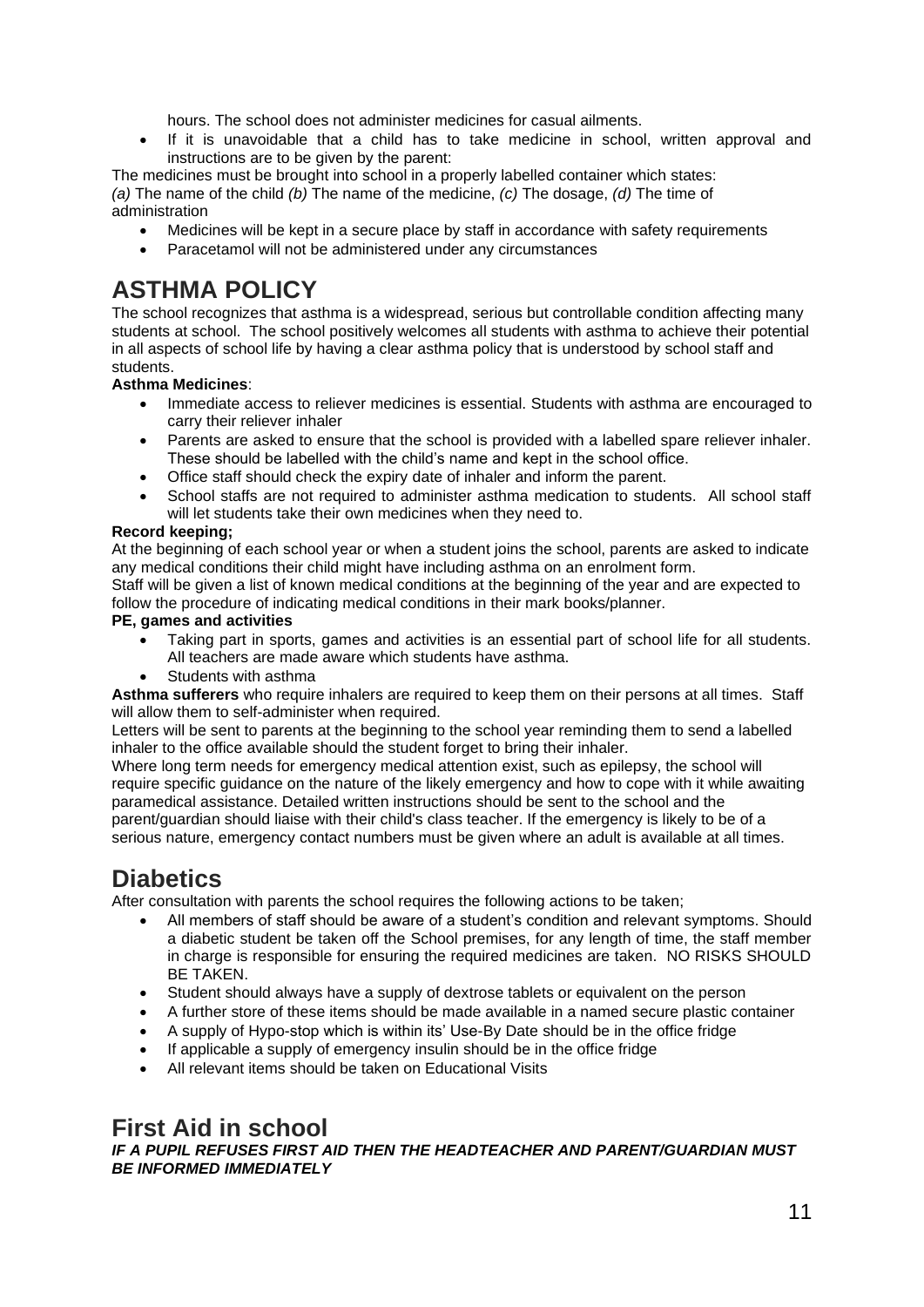All staff, both teaching and non-teaching are responsible for dealing with minor incidents requiring first aid.

During lesson time if first aid is required the class teacher should send for one of the registered first aiders, preferably one of the non- teaching staff. If an accident occurs in the playground during breaks or lunchtimes and first aid is required, then one of the staff on duty in the playground should send for one of the first aiders.

#### **Should a student refuse first aid treatment the Head Teacher, parents/carers must be informed immediately**.

The qualified first aiders in school are;

**Mr Azmol Ali & Ibrahim Amin** 

## **Safety/HIV Protection**

Always wear disposable gloves when treating any accidents/incidents, which involve body fluids. Make sure any waste (wipes, pads, paper towels etc.) are placed in a disposable bag and fastened securely. Any students' clothes should be placed in a plastic bag and fastened securely ready to take home.

## **First Aid Supplies**

First aid boxes are located in the Darul Uloom reception, science lab, staff room, medical room, Year 7 classroom, P.E department.

#### **Persons Responsible for Supplies**

The first aiders Azmol Ali and Health and Safety officer Sala Uddin are responsible for checking the contents of the first aid boxes on a regular basis and placing orders to replenish stock. All staff are responsible for notifying the School Secretary or the Health and Safety officer Sala Uddin if the supplies in any of the first aid boxes are running low.

#### **Allergies/Long Term Illness**

A record is kept in the Administration Office of any child's allergy to any form of medication (if notified by the parent) any long term illness, for example asthma, and details on any child whose health might give cause for concern.

#### **Infectious diseases**

From time to time students contract certain illnesses through no fault of their own, for which they have to be excluded from school for a specific period of time. Below is a list of diseases and the time for which they should be kept at home:

| Chicken pox    | 6 days minimum from onset of rash         |
|----------------|-------------------------------------------|
| German measles | 7 days minimum from onset of rash         |
| <b>Measles</b> | 7 days minimum from onset of rash         |
| <b>Mumps</b>   | 7 days minimum or until swelling has gone |
| Whooping cough | 21 days minimum from onset of cough       |
| Impetigo       | Until skin has healed                     |

#### **Accidents**

*Recording* 

All accidents must be recorded in the Log/Accident Book. All details need to be filled in, including any treatment given.

If the accident is more serious, the aim of the school is to get the child qualified medical attention as quickly as possible. Parents are informed straight away, and if necessary, an ambulance sent for. A member of staff will collect information and accompany pupil. If Parents cannot be contacted the Head Teacher must be informed and the school will take responsibility locus parentis.

Accidents fall into four categories:

*Category 1 Fatal*

*Category 2 Major injury*

Accidents in these two categories should be reported immediately to: Azmol Ali or Ibrahim Amin and call 999, ambulance service.

The accident should be reported by telephone immediately, and then confirmed in writing on form F2508 for injury or dangerous occurrences and form F2508A for diseases at work.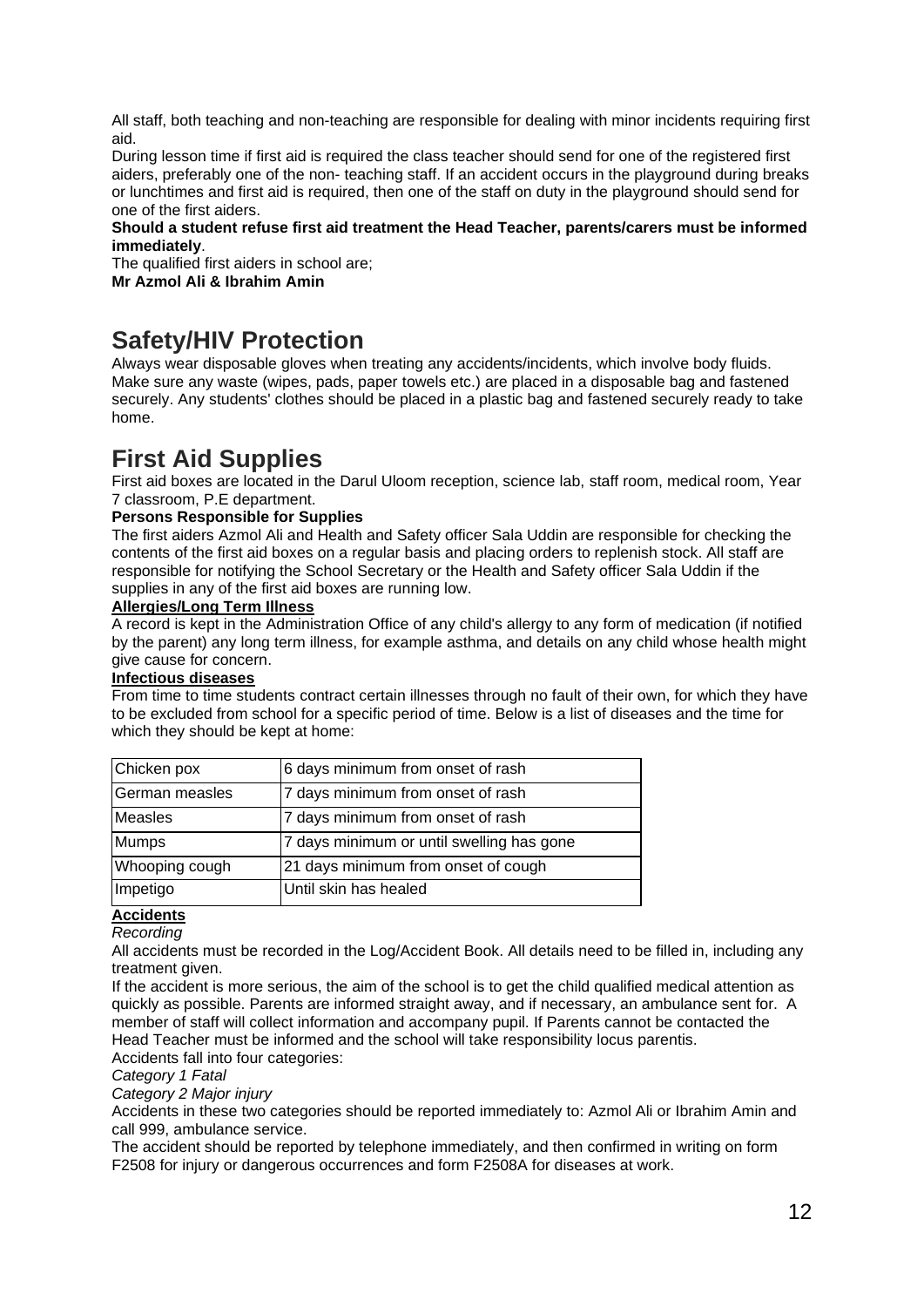If the accident is major for child or adult, please report it immediately to the Headteacher who will send for an ambulance if needed and contact parents.

When in doubt, contact parents/guardians.

Major Injuries are

- Fracture of the skull, spine or pelvis
- Fracture of any bone in the arm other than a bone in the wrist or hand
- Fracture of any bone in the leg other than a bone in the ankle or foot
- Amputation of a hand or foot
- The loss of sight of an eye
- Any other injury which results in the person injured being admitted to hospital as an inpatient for more than 24 hours, unless that person is detained only for observation

It might be that the extent of the injury may not be apparent at the time of the accident or immediately afterwards, or the injured person may not immediately be admitted to hospital. Once the injuries are confirmed, or the person has spent more than 24 hours in hospital, then the accident must be reported as a major injury.

#### *Category 3*

Accidents to employees resulting in more than three days consecutive absence *Category 4 Other accidents*

These are the accidents, which more commonly occur in school. Procedure to follow:

Always fill in the School Accident Book for minor injuries (including all bumps on the head, but not minor cuts and grazes). This is kept in the reception.

If a child has a bump on the head you must ring home and contact the parent/guardian.

Fill in the School Accident Book if the parent/guardian has to be sent for to take the child to the family doctor or to hospital for further treatment.

#### *Accident Documentation*

The following documentation is attached:

- Reporting of school accidents to the Health and Safety Executive
- Guidance notes on completing Form F2508
- Form F2508
- Accidents to school students

#### *Reporting School Accidents*

Certain accidents arising out of or in connection with work are reportable to the Health and Safety Executive under the requirements of the Reporting of Injuries, Diseases, and Dangerous Occurrences Regulations 1985. The following gives practical advice to schools on compliance with this duty. It is not a complete statement of the duty.

#### *Employee Accidents*

(This applies to all School employees and self-employed persons on school premises). Any accident to an employee resulting in a fatal or major injury must be reported to the HSE

immediately by telephone. The details must be confirmed on Form F2508 within 7 days.

If the accident does not result in a fatal or major injury, but the employee is incapacitated from their normal work for more than three days (excluding the day of the accident) there is no need to telephone, but Form 2508 must be completed and sent to the HSE within seven days of the accident.

*Student Accidents (Including accidents to any visitors not at work)* Fatal and major injuries to students on school premises during school hours must be reported in the same way as those to employees. However, injuries during play activities in playgrounds arising from collisions, slips and falls are not reportable unless they are attributable to:

- The condition of the premises (for example, potholes, ice, damaged or worn steps etc.
- Plant or equipment on the school premises
- The lack of proper supervision

Fatal and major injuries to school students occurring on school sponsored or controlled activities off the school site (such as field trips, sporting events or holidays in the UK) must be reported if the accident arose out of or in connection with these activities, by phoning the following number 0845 3009923 (RIDDOR).

If you are unsure of the address of the nearest HSE office and it is not listed in the local telephone directory, you may find out by contacting the HSE enquiry point on 19 Ridgeway, 9 Quinton Business Park, Quinton, Birmingham, B32 1AL, Fax: 0121 607 6349 [Birmingham](http://www.hse.gov.uk/contact/maps/birmingham.pdf) street map **74** Covers: West Midlands Near misses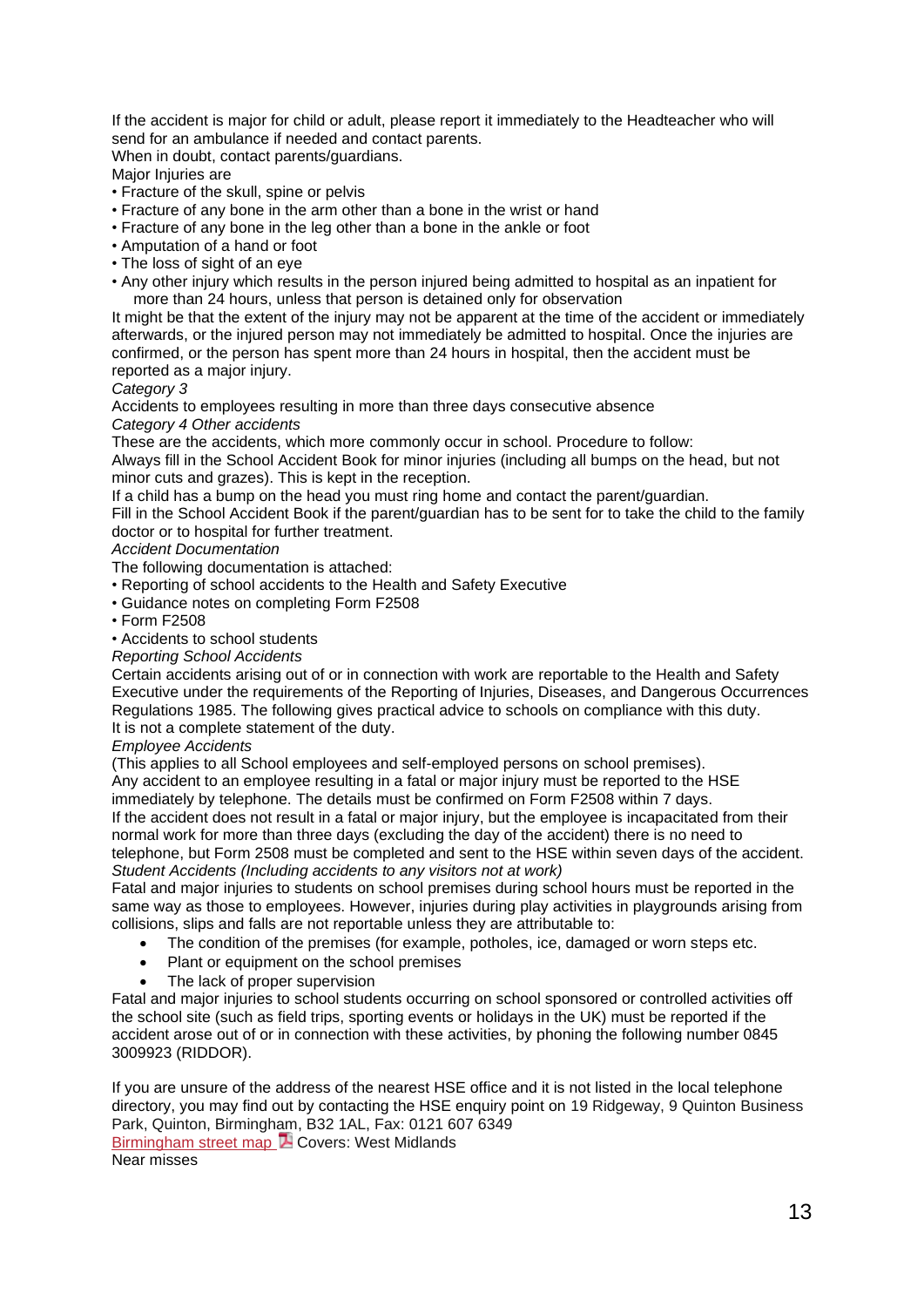Part of ensuring the premises are a safe environment is to ensure that potential accidents do not occur. An accident is defined as an unplanned, unexpected and undesired event which occurs suddenly and causes injury or loss. A near miss is an unplanned event that has the potential to cause injury or loss.

- Ensure you understand the school's policies and objectives
- Know the emergency arrangements of the school
- Ensure you understand the control measures, specified in the school's procedures and risk assessments.
- Ensure you have received suitable information, instruction and training in the task you are carrying out.
- Ensure you wear all personal protective equipment that is specified for the task you are to carry out.
- Staff are required to log any near misses in the incident book.

#### Monitoring the Accident/Incident book

The Health and Safety co-ordaintor will analyse and report on the accident/incident book on a termly basis.

### **EDUCATIONAL VISITS POLICY AND GUIDELINES PLANNING THE VISIT**

#### **What is an Out of School Activity (OSA)?**

An OSA is any type of excursion out of school during or after school which would normally not be categorised as an educational trip e.g. accompanying pupils to a shop to purchase materials for a specific task, taking pupils to a restaurant as a treat.

#### **What is needed for planning a trip:**

**Discussion in the department/committee about the aims and objectives of the trip.**

**Go through the Health and Safety Issues; decide on the Student to Staff Supervision Ratio**

#### **Suggested 1:15. However for theme parks 1:10. Trips abroad 1:8**

#### **Do a Risk Assessment – see attached sheet APPENDIX 1**

Also read risk assessment information on page 23. **Decide who is going to organise the trip**

This includes the venue, coach, seeking permission of the Head Teacher, informing the cover coordinator and the members of staff/parents who you want to accompany you. Finding out if there is a facility for prayer.

Requesting risk assessment from the venue and seeking approval and parental consent. Seek permission from the Head Teacher – At least 10 working days before trip. Visits aboard or those that will carry a higher risk must be authorised by the Head Teacher liaising with the trustee in charge of the school.

A trips checklist is good practice when organising an OSA – **see attached sheet. APPENDIX 2**

#### **Health and Safety information from venue**

You may wish to visit the venue beforehand, but this visit should take place in your own time.

The organiser may wish to send home a letter to parents containing information about the venue and the expected behaviour of their sons. This is a recommended for trips like theme parks when poor behaviour might result in accidents.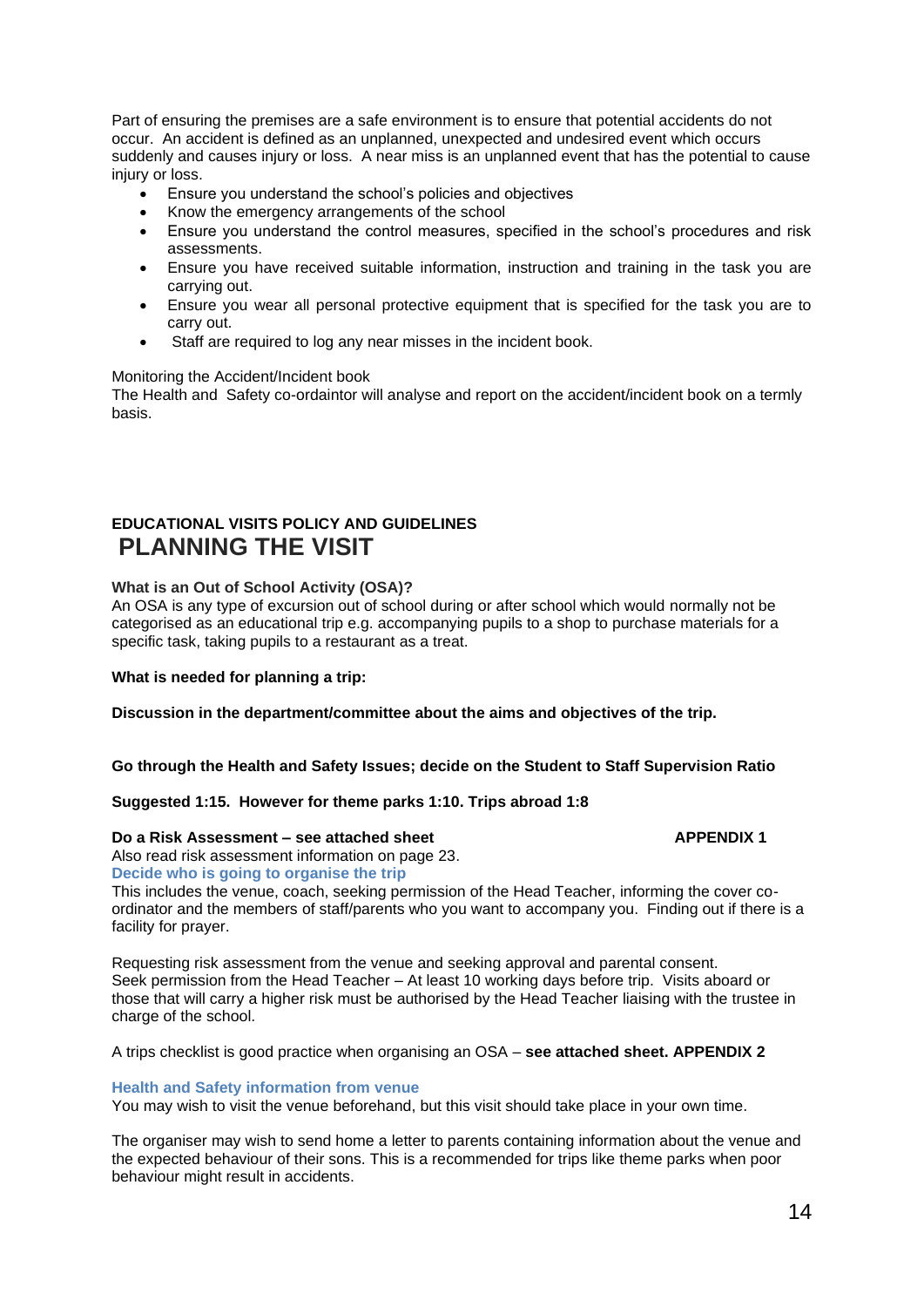On certain trips i.e. adventure trips or those abroad, you might also advise parents for the need of extra insurance cover.

On the day of the trip, the organiser should brief students on expected behaviour and any Health and Safety Issues.

All serious accidents should be reported as soon as possible to the Head teacher who contacts the trustee in charge and parents as soon as possible.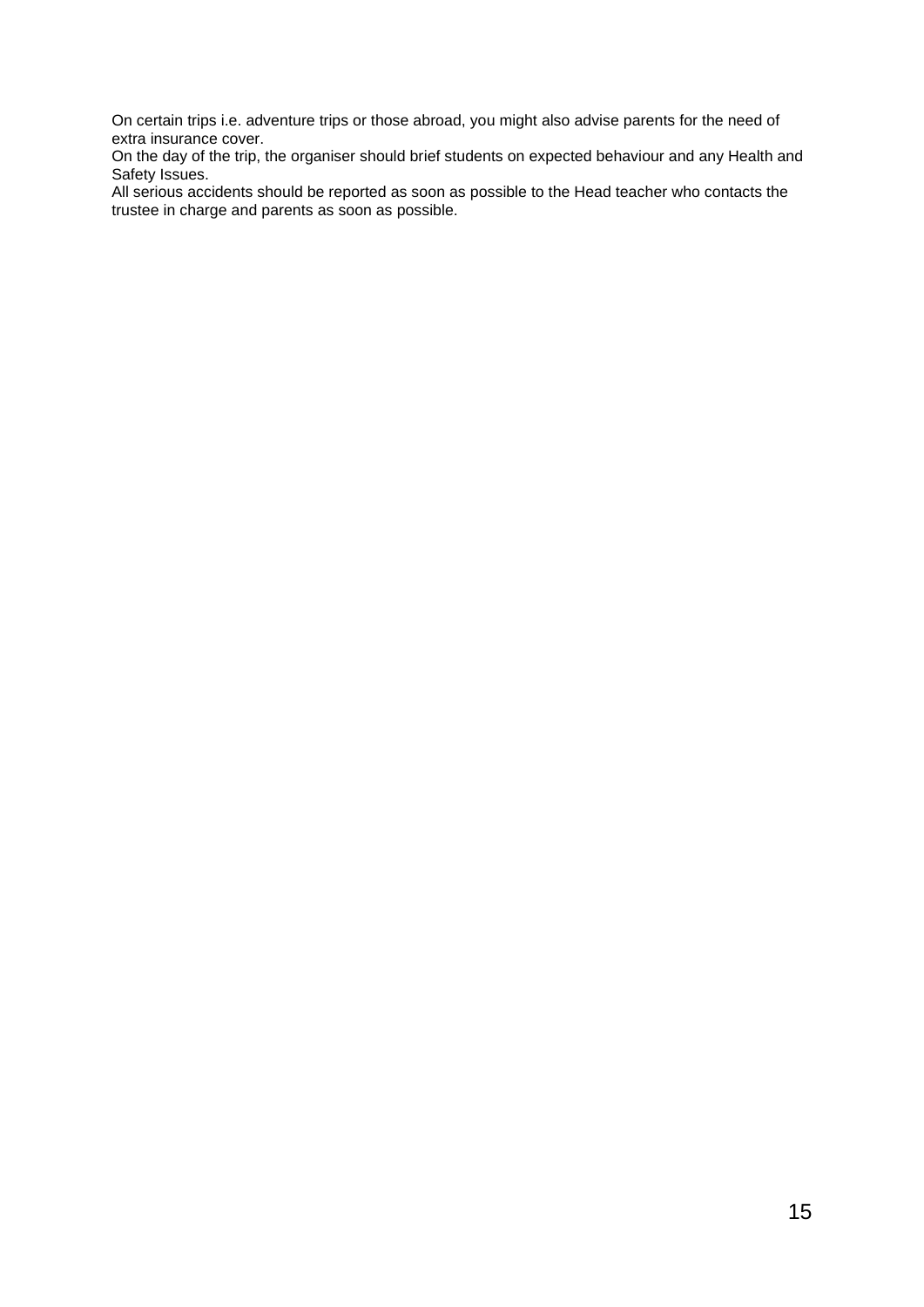#### APPENDIX 1

| <b>RISK ASSESSMENT FORM:</b> |                          |       | ♣                         |
|------------------------------|--------------------------|-------|---------------------------|
| Place of visit:              | <b>Assessment by:</b>    | Date: | UL ULOOM ISLAMIA BIRMINGH |
| Date of Visit:               | <b>Manager Approval:</b> | Date: |                           |

| <b>Hazard / Risk</b> | Who is at<br>Risk? | How can the hazards<br>cause harm? | <b>Normal Control Measures</b> | <b>Are Normal Control</b><br>Measures Y/N/NA |          |
|----------------------|--------------------|------------------------------------|--------------------------------|----------------------------------------------|----------|
|                      |                    |                                    |                                | In Place                                     | Adequate |
|                      |                    |                                    |                                |                                              |          |
|                      |                    |                                    |                                |                                              |          |
|                      |                    |                                    |                                |                                              |          |
|                      |                    |                                    |                                |                                              |          |
|                      |                    |                                    |                                |                                              |          |
|                      |                    |                                    |                                |                                              |          |
|                      |                    |                                    |                                |                                              |          |
|                      |                    |                                    |                                |                                              |          |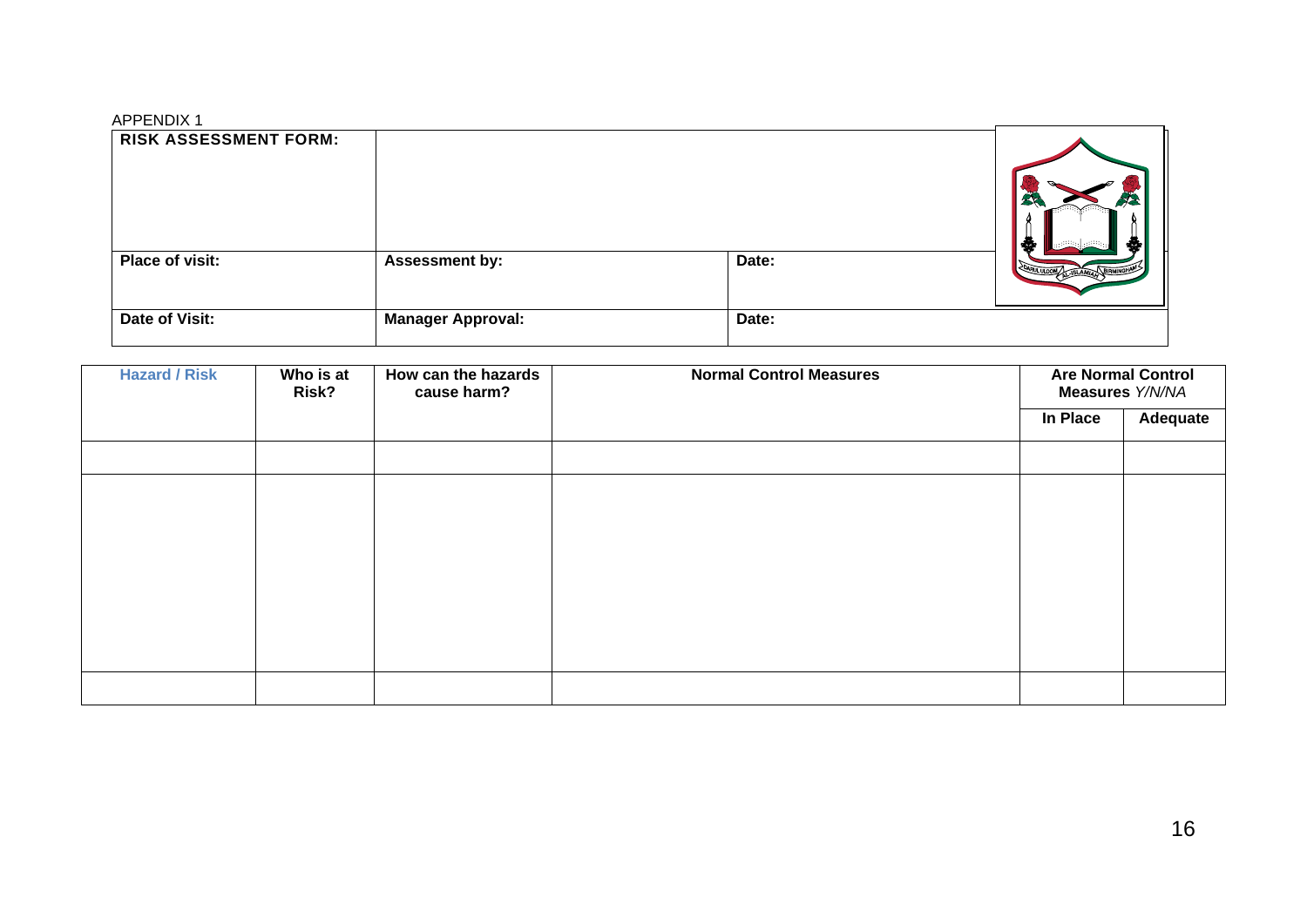*Appendix 2*

| <b>CHECK LIST</b>                                               | $\mu$  |
|-----------------------------------------------------------------|--------|
| DEPARTMENT/COMMITTEE APPROVAL                                   | YES/NO |
| <b>ORGANISER APPOINTED?</b>                                     | YES/NO |
| VENUE AVAILABLE?                                                | YES/NO |
| DOES THE VENUE HAVE A PRAYER AREA?                              | YES/NO |
| <b>COACHES AVAILABLE?</b>                                       | YES/NO |
| DATE AVAILABLE?                                                 | YES/NO |
| IS COVER AVAILABLE?                                             | YES/NO |
| IS A PRE-VISIT NECESSARY?                                       | YES/NO |
| HAS A RISK ASSESSMENT BEEN CARRIED OUT? (APPENDIX 1)            | YES/NO |
| HAS AN EMAIL OR LETTER BEEN SENT TO THE VENUE REGARDING RISK?   | YES/NO |
| DO YOU NEED TO TAKE A FIRST AID KIT OR MEDICATION?              | YES/NO |
| HAVE YOU SENT OUT A LETTER INFORMATION PARENTS AND REQUIRING    | YES/NO |
| <b>CONSENT AND COST?</b>                                        |        |
| IS EXTRA INSURANCE NEEDED?                                      | YES/NO |
| HAVE PARENTS BEEN ASKED TO SIGN A LETTER ABOUT PUPIL BEHAVIOUR? | YES/NO |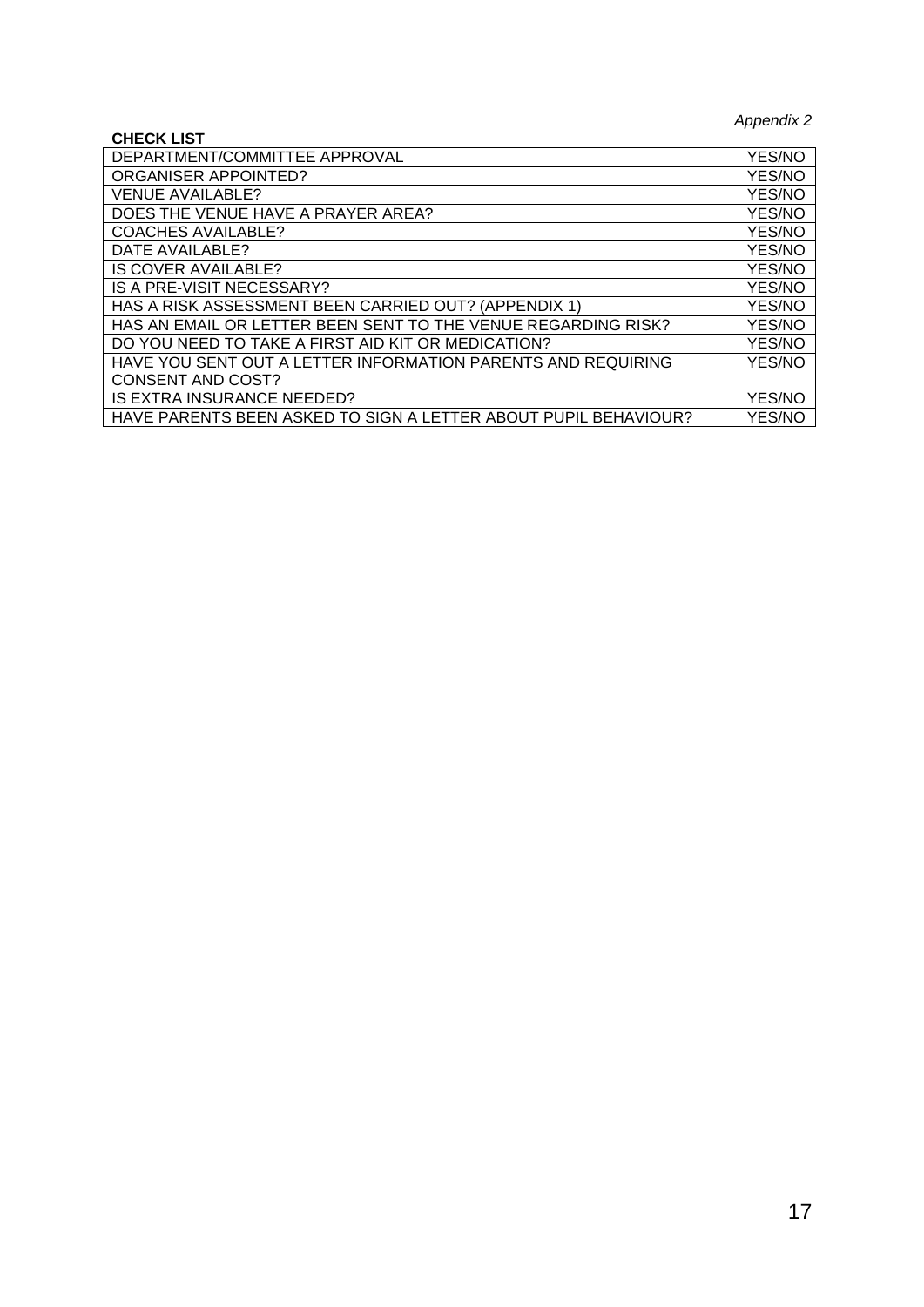## **ELECTRICAL EQUIPMENT**

All electrical equipment used on site must have a PAT certificate. The school will endeavour to arrange for testing on an annual basis. Certification will be kept in the School Office in the Fire Risk File.

New equipment does not require a PAT certificate until the warrenty has expired. All new equipment purchased by departments must be recorded and on the department list for the test. This list should be available on request.

Equipment which is found to be faulty or has frayed wires must not be used. Any piece of equipment with a red failed sticker cannot be used until it has been repaired.

Members of staff are reminded that equipment from home has not been PAT tested and cannot be used in school.

Members of staff should carry out a visual check before plugging in any appliance.

## **RISK ASSESSMENT**

Risk assessment is a way of measuring the hazards posed to staff, students and visitors to the school. Then ensuring all the above are able to work in safety.

In determining whether a hazard poses a high, medium or low risk the assessor will need to take into account a number of factors:

- The nature of the activity being undertaken. Some activities are inherently more hazardous than others.
- The nature of the people undertaking the activity. An activity perfectly safe for an adult might be unacceptably hazardous for a young student.
- The worst result that the hazard could cause. Is it a broken toe, someone suffering long term illness, or even someone killed?
- The frequency with which the hazard is likely to cause harm. How often does the activity take place? How close do people get to it? How likely is it that something will go wrong?
- The number of people who could be affected by the hazard. A loose floor tile in a storage cupboard might be considered a fairly low risk; a loose tile on a busy corridor , would be high risk.

In an ideal situation the risk assessor should be a qualified person. However if there is no qualified person available (expertise could be bought in), then the SMT should carry out a risk assessment for their department on a yearly basis at the end of the year in July.

#### Step One – Identify Risk

Each area of the school needs to be assessed individually, ie R28. This is to be carried out by the main user of the area, ie playground would be assessed by PE teacher. Appendix 1 is the form to be filled in. This will give an indication of the level of risk and control measures in place. One copy of the form should be kept in the room and a second copy in the Health and Safety file in the office. Step Two – Is the Risk adequately controlled?

The assessor will need to identify what precautions have already been put in place to protect staff, students and visitors against the identified risks. The Health and Safety at Work Act 1974 requires employers to do whatever is reasonably practicable to keep the workplace safe and healthy. The objective is to achieve continuous reduction in the level of risk by improving existing precautionary measures.

All staff have a duty:

- to co-operate with safety representatives in the fulfilment of the objectives of the school's H&S policies and their responsibilities under the Health and Safety at Work Act
- to comply with safety rules and procedures laid down in their area of activity
- to take reasonable care to avoid injury to themselves and others by act or omission whilst at work
- to use such protective clothing or equipment as may be provided
- to report all dangerous occurrences promptly

Step Three – Hazards without control measures

Where hazards have been identified and risks assessed by no control measures have been established, the following questions need to be addressed: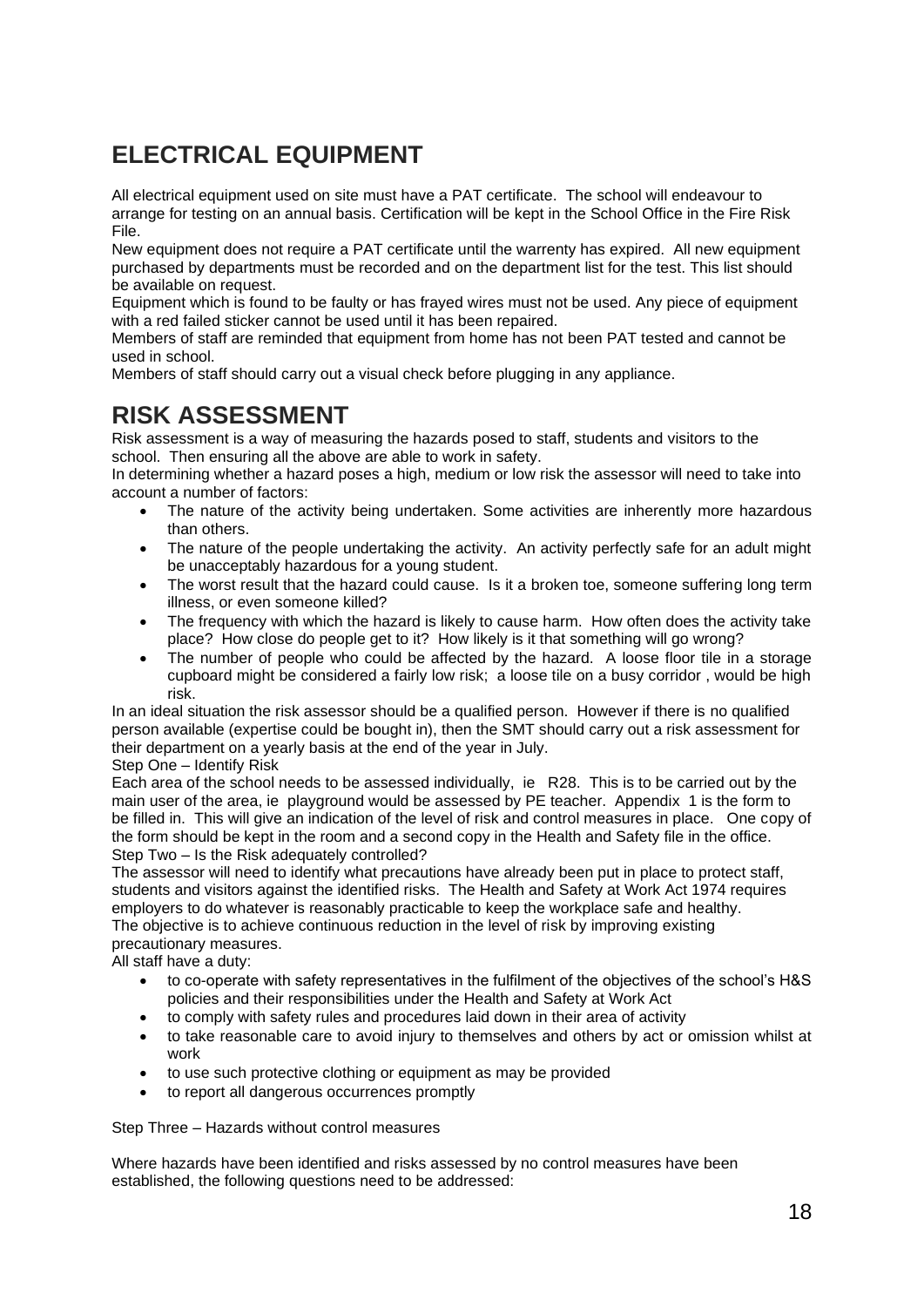- Can the hazard be eliminated altogether?
- If not, what control measures can be put in place to reduce the risk to a minimum?
- Can the hazard be controlled at source?
- Can the work be adapted to suit the physical capabilities of the students?
- Can the use of technology reduce the risk?
- Can steps be taken to protect the whole place from the hazard?
- If all else fails, can personal protective equipment reduce the risk to individuals?

Summary

- Evaluate risks and control measures check that existing control measures are adequate to control the risks. If not new control measures must be introduced.
- Ensure all findings are recorded. The identification of hazards and people at risk, the assessment of that risk and the introduction of control measures must all be properly documented.
- Review assessments assessment must be reviewed annually and whenever there is a significant change in the working environment.

## **USE OF LADDERS**

The following is according to advice from the Health and Safety Executive

- Any person under the age of 21 will be sent for ladder training before being allowed to climb ladders in school
- Any person over the age of 21 will be deemed to have the necessary experience to be able to follow the guideline without further training
- Before climbing the ladder check that the ladder itself is in good working order, should any concerns be raised do not climb the ladder
- Any ladder higher than a 5 rung step ladder cannot be used without another person to supervise.
- Before climbing the ladder ask yourself: 'Am I fit to work at height?' before moving on to assess the ladder
- Make sure your belt buckle (or navel) stays within the stiles (vertical sides) to prevent toppling
- When not climbing keep both feet on the same rung throughout and always have three 'points of contact' with the ladder
- Do not carry anything heavier that 22lb
- Only work on a stepladder for 15 to 30 minutes at a time.

## **Lone working policy**

#### 1. Policy Statement

Where the conditions of service delivery or its associated tasks require staff to work alone, both the individual staff member and management have a duty to assess and reduce the risks which lone working presents.

2. Purpose

This policy is designed to alert staff to the risks presented by lone working, to identify the responsibilities each person has in this situation, and to describe procedures which will minimise such risks. It is not intended to raise anxiety unnecessarily, but to give staff a framework for managing potentially risky situations.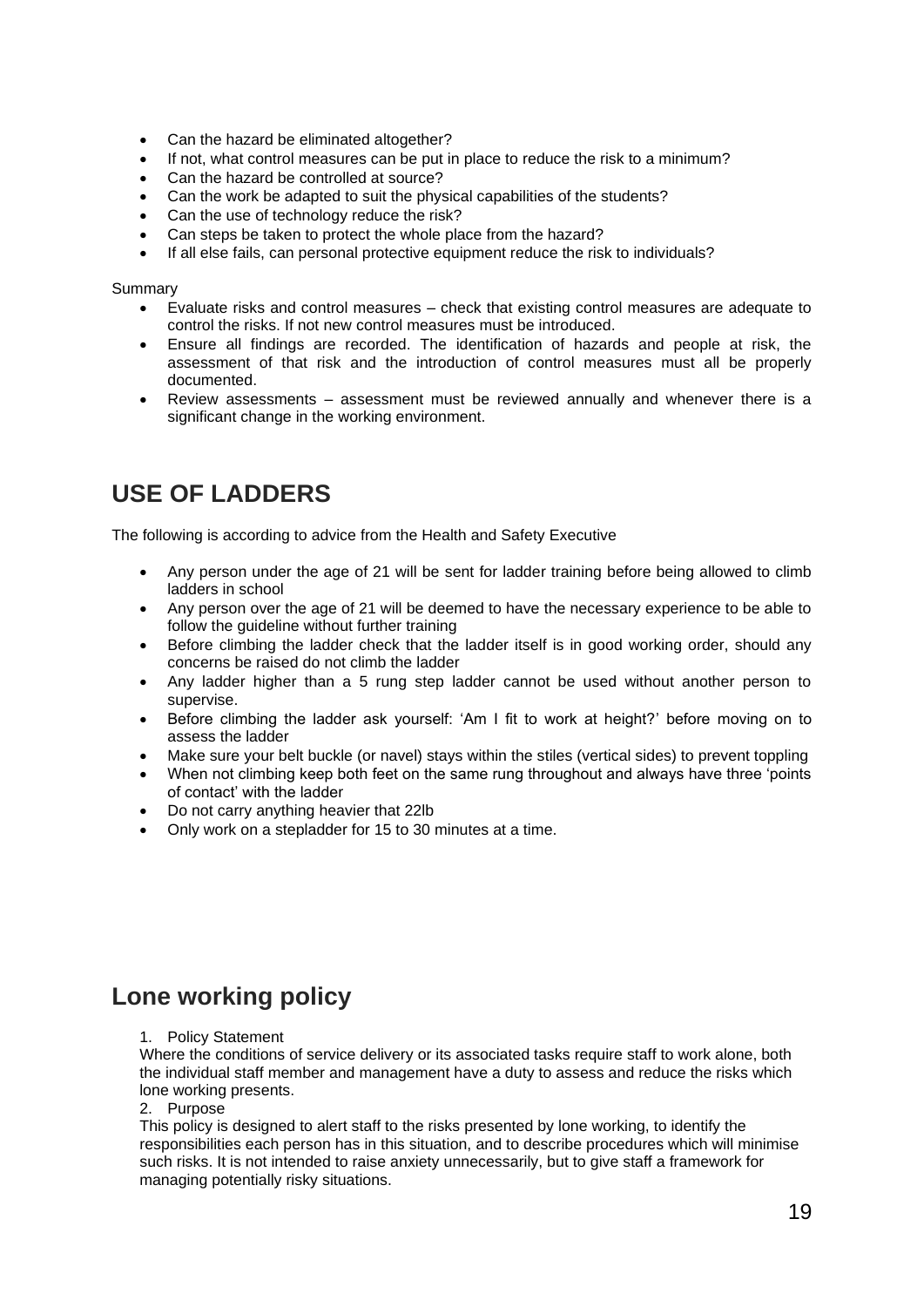#### 3. Scope

This policy applies to all staff who may be working alone, at any time, in any of the situations described in the definition below.

#### 4. Context

The school accepts that there are times outside of the school hours when a member of staff will be on the premises alone. The school has a commitment to the provision of appropriate support for staff a clear understanding of responsibilities the priority placed on the safety of the individual over property a commitment to providing appropriate training for staff.

Equipment such as mobile phones, personal alarms and torches will be made available as appropriate or on request.

## **DEA & SEN**

#### INTRODUCTION

The plan is drawn up in accordance with the planning duty in the Disability and Equality Act 2010 (DEA) as amended by the SEN and Disability Act 2001 (SENDA). It draws on the guidance set out in "Accessible Schools: Planning to increase access to school for disabled students" issued in July 2002.

#### DEFINITION OF DISABILITY

#### Disability is defined in the DEA:

'A person has a disability if he or she has a physical or mental impairment that has a substantial and long-term adverse effect on his or her ability to carry out normal day to day activities.'

#### KEY OBJECTIVES

- 1. To reduce and eliminate barriers to access to the curriculum and to full participation in the school community for students and prospective students with a disability.
- 2. The Equality Act also provides rights for people not to be directly discriminated against or harassed because they have an association with a disabled person. This can apply to a carer or parent of a disabled person. In addition, people must not be directly discriminated against or harassed because they are wrongly perceived to be disabled.

#### PRINCIPI FS

The school recognises it's duty:

- not to discriminate against disabled students in their admissions and exclusions and provision of education and associated services;
- not to treat disabled students less favourably;
- to take reasonable steps to avoid putting disabled students at a substantial disadvantage;
- to publish an Accessibility Plan;
- in performing their duties, Trustees and staff will have regard to the SEND code of practice 2014
- the school recognised and values parent's knowledge of their daughter's disability and it's effect on her ability to carry out normal activities and respects the parents' and child's right to confidentiality;

The school provides all students with a broad and balanced curriculum, differentiated and adjusted to meet the needs of individual students and their preferred learning styles; and endorses key principles in the National Curriculum framework which underpin the development of a more inclusive curriculum.

- setting suitable learning challenges:
- responding to students' diverse learning needs
- overcoming potential barriers to learning and assessment for individuals and groups of students;

#### ACTIVITY

This section outlines the main activities which the school undertakes and is planning to undertake to achieve the key objective (above).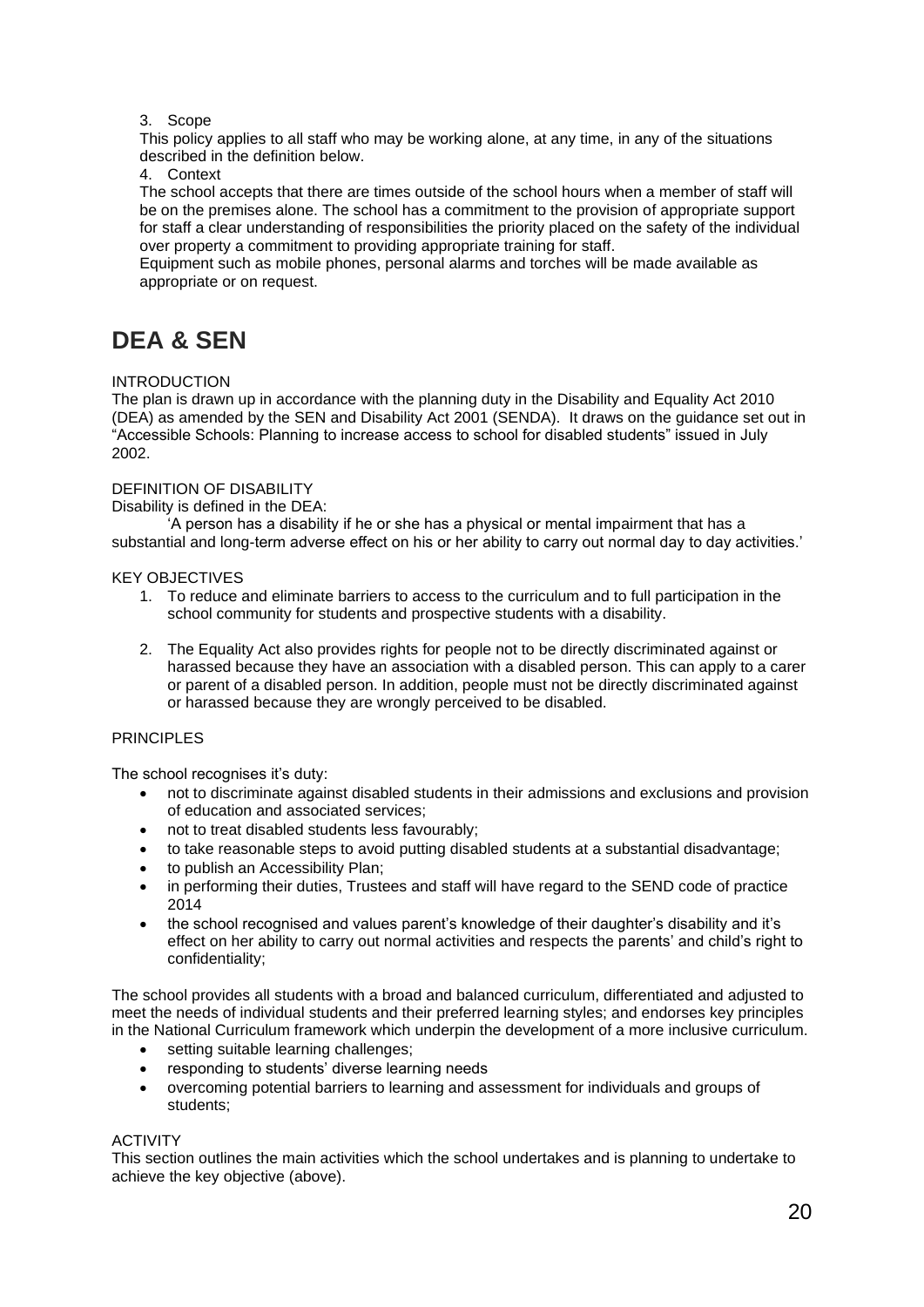a)Education and related activities

The school will continue to seek advice of education professionals and appropriate health professionals.

b) Physical environment

The school will take account of the needs of students and visitors with physical difficulties and sensory impairments when planning and undertaking future improvements and refurbishments of the site and premises, such as improved access, lighting, acoustic treatment and colour schemes and more accessible facilities and fittings.

c) Provision of information

The school will make itself aware of local services for providing information in alternative formats when required or requested.

## **Trainees and work experience**

Any person who comes into school as a trainee or work experience placement must follow the schools induction policy and be made aware of all H&S issues relevant to the area they are working in.

## **Slips, trips and falls**

Slips trips and falls are an unfortunate occurrence of day to day life and often seen as humours events, but this is far from the truth. By taking a few simple precautions, you can significantly reduce the risks;

- Make sure you know what to do with spillages
- Make sure that leaks are reported as soon as identified
- Play your part in cleaning regimes and schedules
- Keep work area tidy
- Choose appropriate footwear for tasks you are undertaking or area in which you are working
- Check that floor surfaces are in good condition and report defects.

## **Stress**

If you think you are suffering from stress talk to your line manager in the first instance then to your GP.

- Try to avoid eating on the run or avoiding meals altogether.
- Taking care of yourself physically will enable you to deal with stress related problems more efficiently.
- A balanced diet, moderate exercise and adequate sleep will all help
- Do not be embarrassed to seek professional help

## **Violence and Aggression**

The school operates a zero tolerance policy.

- If you are the victim of violence or aggression, report it to your line manager immediately
- Do not respond to violence or aggression with violence or aggression. You will only make matters worse. By maintaining a calm but assertive approach, you will remain in control.
- If you are responsible to banking cash, bank frequently and always vary your route or travel time to the bank
- If you are to meet a parent who you know has aggressive tendencies always ensure you are accompanied,

## **SHARPS POLICY**

| RELEVANT           | A stated objective of DARUL ULOOM in its Health and Safety policy is |
|--------------------|----------------------------------------------------------------------|
| <b>LEGISLATION</b> | to "comply with the provisions and requirements of the Health and    |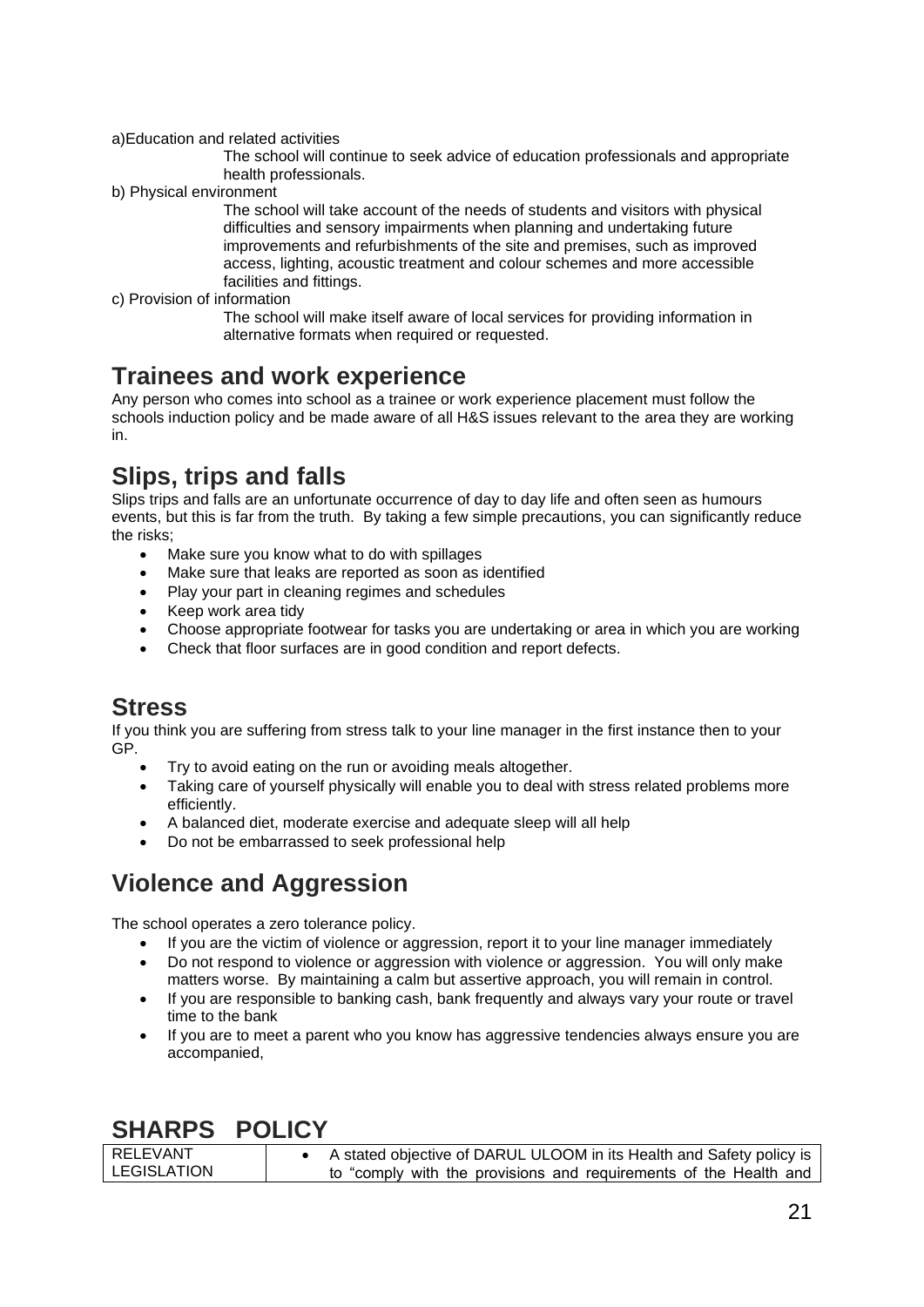|                             | Safety at Work etc. Act 1974 and subordinate legislation and other<br>statutory provision".                                                                                                                                                                                                                                                                                                                                                                                                                                |  |
|-----------------------------|----------------------------------------------------------------------------------------------------------------------------------------------------------------------------------------------------------------------------------------------------------------------------------------------------------------------------------------------------------------------------------------------------------------------------------------------------------------------------------------------------------------------------|--|
|                             | The Management of Health and Safety at Work Regulations<br>requires employers to carry out suitable and sufficient risk<br>assessments for all activities.                                                                                                                                                                                                                                                                                                                                                                 |  |
|                             | The Reporting of Injuries, Diseases and Dangerous Occurrences<br>$\bullet$<br><b>Regulations 1995 (RIDDOR)</b><br>Requires employers to notify their enforcing authority in the event of<br>an accident at work to any employee resulting in death, major injury or<br>incapacity for normal work for three of more days. This includes any<br>act of non-consensual physical violence done to a person at work.                                                                                                           |  |
|                             | The Provision and Use of Work Equipment (PUWER) Regulations<br>$\bullet$<br>1998 require employers to ensure that risks to people's health and<br>safety, from equipment that they use at work, to be prevented or<br>controlled.                                                                                                                                                                                                                                                                                          |  |
|                             | Safety Representative and Safety Committees Regulations 1997<br>$\bullet$<br>(a) and the Health and Safety (Consultation with Employees)<br>Regulations 1996 (b)<br>Requires employers to inform, and consult with, employees in good<br>time on matters relating to their health and safety. Employee<br>representatives, either appointed by recognised trade unions under<br>(a) or elected under (b) may make representations to their employer<br>on matters affecting the health and safety of those they represent. |  |
|                             | The main requirement of The Personal Protective Equipment<br>$\bullet$<br>Regulations (PPE)1992 is that personal protective equipment is to be<br>supplied and used at work wherever there are risks to health and<br>safety that cannot be adequately controlled in other ways.                                                                                                                                                                                                                                           |  |
|                             | Darul Uloom also has a moral duty of care for its employees and<br>$\bullet$<br>others who may be affected by its activities and operations.                                                                                                                                                                                                                                                                                                                                                                               |  |
| PURPOSE AND<br><b>SCOPE</b> | To ensure that all personnel are provided with adequate information,<br>instruction and training regarding the hazards and precautions to be taken<br>when dealing with sharps. This guidance applies to all those who may have<br>contact with sharps whilst undertaking their work or have line management<br>responsibility for anyone who may have contact with sharps whilst undertaking<br>their work.                                                                                                               |  |
| <b>DEFINITIONS</b>          | 'Sharps' is the term for objects at work that can graze, cut or puncture the<br>skin, e.g. knives, broken glass, needles etc.                                                                                                                                                                                                                                                                                                                                                                                              |  |
| <b>TYPE OF INJURY</b>       | A sharp injury /contamination incident includes:                                                                                                                                                                                                                                                                                                                                                                                                                                                                           |  |
|                             | Inoculation of blood by a needle or other 'sharp' (eg HepB, HepC,<br>HIV);<br>Contamination of broken skin with blood (cuts or grazes);<br>$\bullet$<br>Blood splashes to mucous membrane eg eyes or mouth;<br>$\bullet$<br>Swallowing a person's blood eg after mouth-to-mouth resuscitation;<br>$\bullet$<br>Contamination where the individual has an open wound and clothes<br>$\bullet$<br>have been soaked by blood;<br>Bites (where the skin is broken, eg tetanus).<br>$\bullet$                                   |  |
| PEOPLE AT RISK              | Staff, students, visitors to site and contractors<br>Direct exposure can happen through accidental contamination from discarded                                                                                                                                                                                                                                                                                                                                                                                            |  |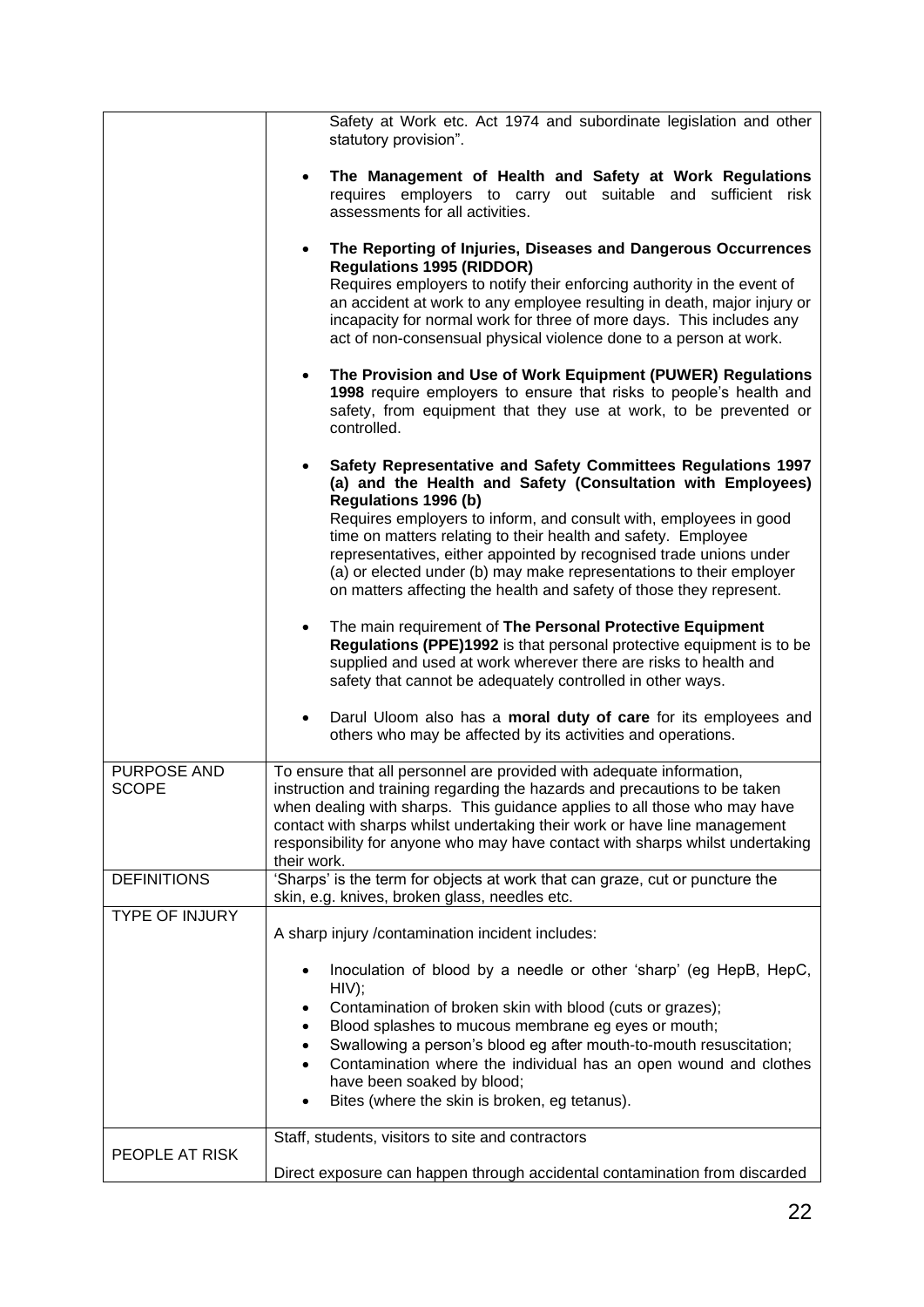|                                                            | needles. The actual risk of infection depends on:                                                                                                                                                                                                                                                                                                                                                                                                                                                                                                                                                                                                                                                                                                                                                                                                                                                                                                                                                                                                                                                                                                                                                                                                                                                                                                                                                                                                  |
|------------------------------------------------------------|----------------------------------------------------------------------------------------------------------------------------------------------------------------------------------------------------------------------------------------------------------------------------------------------------------------------------------------------------------------------------------------------------------------------------------------------------------------------------------------------------------------------------------------------------------------------------------------------------------------------------------------------------------------------------------------------------------------------------------------------------------------------------------------------------------------------------------------------------------------------------------------------------------------------------------------------------------------------------------------------------------------------------------------------------------------------------------------------------------------------------------------------------------------------------------------------------------------------------------------------------------------------------------------------------------------------------------------------------------------------------------------------------------------------------------------------------|
|                                                            | If the needle user was infected with hepatitis or HIV viruses;<br>How much infected material enters the bloodstream $-$ a needle<br>attached to a syringe containing blood is likely to be a higher risk than<br>a detached needle, and;<br>How infective the needle is.<br>Not all exposure results in infection                                                                                                                                                                                                                                                                                                                                                                                                                                                                                                                                                                                                                                                                                                                                                                                                                                                                                                                                                                                                                                                                                                                                  |
|                                                            | Health and Safety coordinator must ensure that a suitable and sufficient risk                                                                                                                                                                                                                                                                                                                                                                                                                                                                                                                                                                                                                                                                                                                                                                                                                                                                                                                                                                                                                                                                                                                                                                                                                                                                                                                                                                      |
| <b>RISK</b><br><b>ASSESSMENT</b>                           | assessment is carried out in order to:<br>determine the hazards and associated risks when dealing with<br>sharps;<br>assess how likely it is that sharps injuries could occur and decide if<br>exiting precautions are adequate or whether more should be done;<br>factors to consider include:<br>potential frequency and scale of contact with sharps;<br>number of employees likely to come into contact with sharps;<br>any existing incidents and information that can be learned;<br>identify specific hazards associated with retrieval and disposal of<br>sharps;<br>identify and implement control measures to reduce the risk of injury to<br>$\bullet$<br>the employee and/or others;<br>establish a written safe system of work (SSoW) for dealing with<br>$\bullet$<br>sharps;<br>regularly review the above systems and monitor incidents;                                                                                                                                                                                                                                                                                                                                                                                                                                                                                                                                                                                           |
|                                                            | Please note at present there is no student or member of staff on site who<br>should come in contact with sharps in the form of needles.                                                                                                                                                                                                                                                                                                                                                                                                                                                                                                                                                                                                                                                                                                                                                                                                                                                                                                                                                                                                                                                                                                                                                                                                                                                                                                            |
| <b>CONTROL</b><br><b>MEASURES</b>                          | The following is a list of control measures which you may wish to incorporate<br>into your risk assessment - the list is not exhaustive:<br>Provision of appropriate equipment for handling and disposal of<br>sharps, eg tools for picking up needles (e.g. pincer tools, tongs, litter<br>picker, tweezers, yellow biological hazard containers etc);<br>Ensure only competent employees undertake the retrieval of sharps;<br>Supply appropriate cleaning materials (eg dust pan and brush for<br>glass, tongs/pincers for needles etc) are available where appropriate;<br>Ensure that employees understand the risks through proper<br>information/instruction, training and supervision;<br>Ensure that emergency procedures are communicated to<br>all<br>٠<br>employees;<br>Inform employees on the correct disposal procedure for sharps;<br>$\bullet$<br>Ensure accident/incident reporting form and procedure is followed;<br>$\bullet$<br>Contacting Occupational Health for advice at any stage;<br>$\bullet$<br>Provision of adequate first aid equipment including clean water and/or<br>sterile wipes for cleaning wounds and a supply of sterile, waterproof,<br>adhesive dressings;<br>Main entrance to school checked for sharps on a daily basis<br>Ensure relevant employees are provided with appropriate PPE (gloves with a<br>high degree of puncture resistance, puncture/cut resistant clothing to protect<br>limbs etc) |
| <b>SPECIAL</b><br><b>CONSIDERATION</b><br>FOR FIRST AIDERS | The risk of first aiders being infected whilst carrying out their duties is small.<br>There has been no recorded case of HIV or HBV being passed on during<br>mouth-to-mouth resuscitation.<br>The following precautions can be taken to reduce the risk of infection:                                                                                                                                                                                                                                                                                                                                                                                                                                                                                                                                                                                                                                                                                                                                                                                                                                                                                                                                                                                                                                                                                                                                                                             |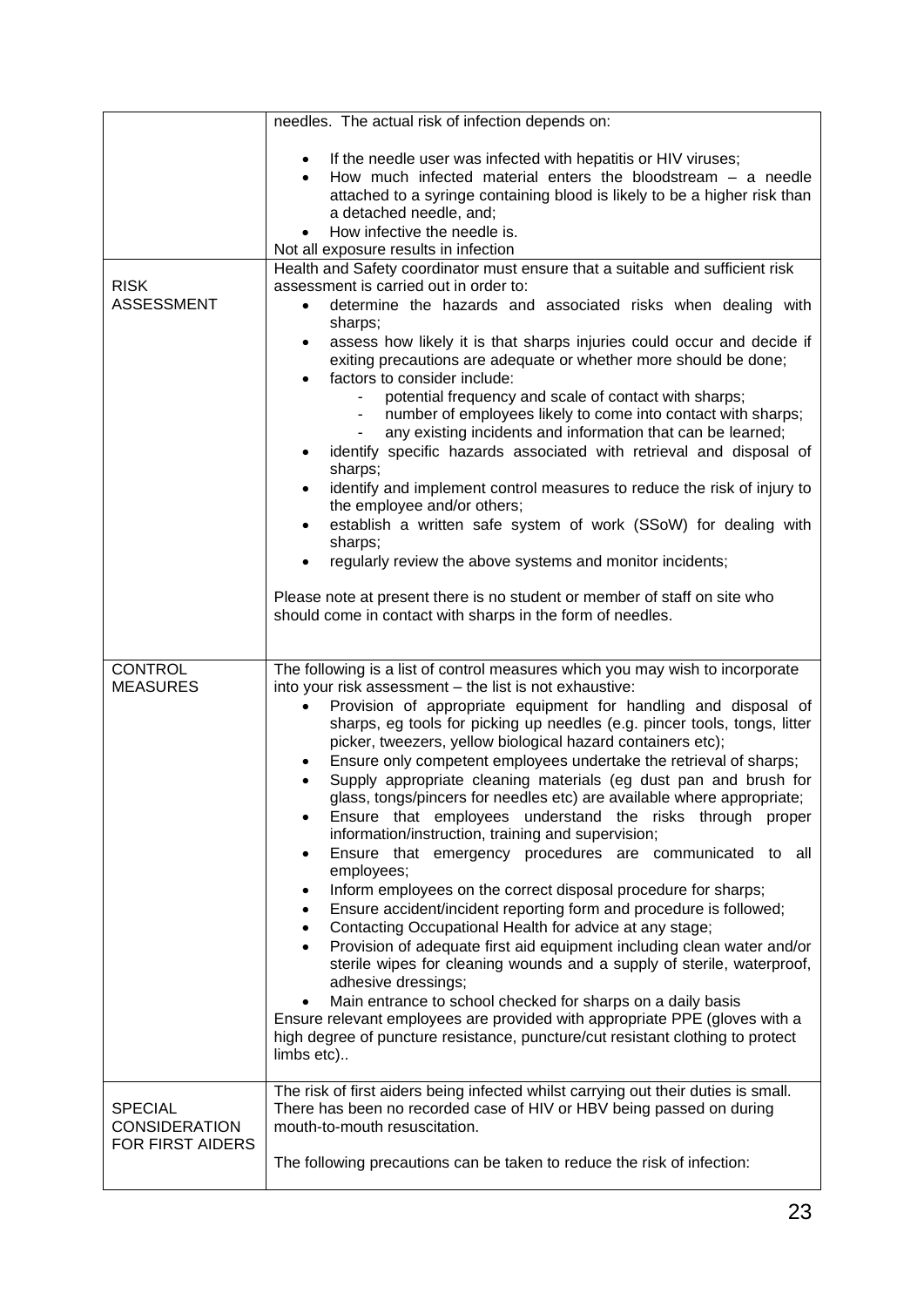|                                       | Cover any cuts or grazes on your skin with a waterproof dressing;<br>$\bullet$<br>Wear suitable disposable gloves when dealing with blood or any other<br>$\bullet$<br>body fluids;<br>Use suitable eye protection if possible;<br>$\bullet$<br>Consider your own safety; assess the situation and if applicable, use<br>$\bullet$<br>devices such as face shields when you give mouth-to-mouth<br>resuscitation, but only if you have been trained to use them (i.e. are a<br>trained first aider - there is very little risk of transfer if all items of PPE<br>are used);<br>Wash your hands after each procedure.<br>It is not normally necessary for first aiders to be immunised against HBV<br>unless the risk assessment indicates that it is appropriate/recommended. |
|---------------------------------------|--------------------------------------------------------------------------------------------------------------------------------------------------------------------------------------------------------------------------------------------------------------------------------------------------------------------------------------------------------------------------------------------------------------------------------------------------------------------------------------------------------------------------------------------------------------------------------------------------------------------------------------------------------------------------------------------------------------------------------------------------------------------------------|
| <b>TRAINING</b>                       | Staff training on sharps and their potential harm should include the following<br>issues (the list is not exhaustive):<br>Awareness of infectious diseases;<br>$\bullet$<br>Precautions to be taken;<br>$\bullet$<br>Common hiding places;<br>$\bullet$<br>Safe handling and disposal procedures;<br>$\bullet$<br>Emergency procedure;<br>$\bullet$<br>Practical demonstrations.<br>$\bullet$<br>Records should be kept of staff training attendance.                                                                                                                                                                                                                                                                                                                          |
| <b>ACTION</b>                         | Encourage the wound to bleed;<br>$\bullet$                                                                                                                                                                                                                                                                                                                                                                                                                                                                                                                                                                                                                                                                                                                                     |
| <b>FOLLOWING A</b><br><b>PUNCTURE</b> | Do not suck the wound;<br>$\bullet$                                                                                                                                                                                                                                                                                                                                                                                                                                                                                                                                                                                                                                                                                                                                            |
| <b>WOUND</b>                          | Rinse thoroughly under running water (do not scrub);<br>$\bullet$<br>If water is not available, cleansing wipes provided in first aid kits<br>$\bullet$                                                                                                                                                                                                                                                                                                                                                                                                                                                                                                                                                                                                                        |
|                                       | should be used;                                                                                                                                                                                                                                                                                                                                                                                                                                                                                                                                                                                                                                                                                                                                                                |
|                                       | Cover the wound with a dry plaster/dressing;<br>$\bullet$                                                                                                                                                                                                                                                                                                                                                                                                                                                                                                                                                                                                                                                                                                                      |
|                                       | Report incident to Local Health Authority<br>$\bullet$                                                                                                                                                                                                                                                                                                                                                                                                                                                                                                                                                                                                                                                                                                                         |
|                                       | Becky Pollard, Interim director public health, Dr Adrian Phillips. Senior<br>Public Health Development Advisor and Dr Dennis Wilkes, assistant                                                                                                                                                                                                                                                                                                                                                                                                                                                                                                                                                                                                                                 |
|                                       | director                                                                                                                                                                                                                                                                                                                                                                                                                                                                                                                                                                                                                                                                                                                                                                       |
|                                       | Tel: 0121 303 4454                                                                                                                                                                                                                                                                                                                                                                                                                                                                                                                                                                                                                                                                                                                                                             |
|                                       | Dennis Wilkes Dennis.wilkes@birmingham.gov.uk                                                                                                                                                                                                                                                                                                                                                                                                                                                                                                                                                                                                                                                                                                                                  |
|                                       | Formally record the incident on DCC accident/incident form, including<br>details of the action taken;                                                                                                                                                                                                                                                                                                                                                                                                                                                                                                                                                                                                                                                                          |
|                                       | Seek medical advice;<br>$\bullet$                                                                                                                                                                                                                                                                                                                                                                                                                                                                                                                                                                                                                                                                                                                                              |
|                                       | Ensure sharp is disposed of safely into a sharps container.                                                                                                                                                                                                                                                                                                                                                                                                                                                                                                                                                                                                                                                                                                                    |
| <b>DISPOSAL OF</b>                    | Be alert - look for obvious needles before handling waste;<br>$\bullet$                                                                                                                                                                                                                                                                                                                                                                                                                                                                                                                                                                                                                                                                                                        |
| <b>SHARPS</b>                         | Always wear suitable gloves - even when using tools to move                                                                                                                                                                                                                                                                                                                                                                                                                                                                                                                                                                                                                                                                                                                    |
|                                       | needles (gloves should not be relied upon to give total protection;<br>Use a pincer tool/tweezers etc to pick up needles;<br>$\bullet$                                                                                                                                                                                                                                                                                                                                                                                                                                                                                                                                                                                                                                         |
|                                       | Place needles in a sharps box - take the sharps box to the needle,<br>$\bullet$                                                                                                                                                                                                                                                                                                                                                                                                                                                                                                                                                                                                                                                                                                |
|                                       | not the needle to the sharp box (where possible);                                                                                                                                                                                                                                                                                                                                                                                                                                                                                                                                                                                                                                                                                                                              |
|                                       | Try to put the sharps box on an even surface before opening it to<br>٠                                                                                                                                                                                                                                                                                                                                                                                                                                                                                                                                                                                                                                                                                                         |
|                                       | deposit the needle;<br>Do not overfill sharps boxes or try to push the contents down;<br>$\bullet$                                                                                                                                                                                                                                                                                                                                                                                                                                                                                                                                                                                                                                                                             |
|                                       | Before disposal, seal boxes and dispose of in accordance with your<br>٠<br>workplace instructions;                                                                                                                                                                                                                                                                                                                                                                                                                                                                                                                                                                                                                                                                             |
|                                       | Inform line managers of any needles found as soon as possible;<br>٠                                                                                                                                                                                                                                                                                                                                                                                                                                                                                                                                                                                                                                                                                                            |
|                                       | Contact Local Health Authority for disposal details<br>$\bullet$                                                                                                                                                                                                                                                                                                                                                                                                                                                                                                                                                                                                                                                                                                               |
|                                       | Dennis Wilkes (assistant director in Public                                                                                                                                                                                                                                                                                                                                                                                                                                                                                                                                                                                                                                                                                                                                    |
|                                       | Health) Dennis.wilkes@birmingham.gov.uk                                                                                                                                                                                                                                                                                                                                                                                                                                                                                                                                                                                                                                                                                                                                        |